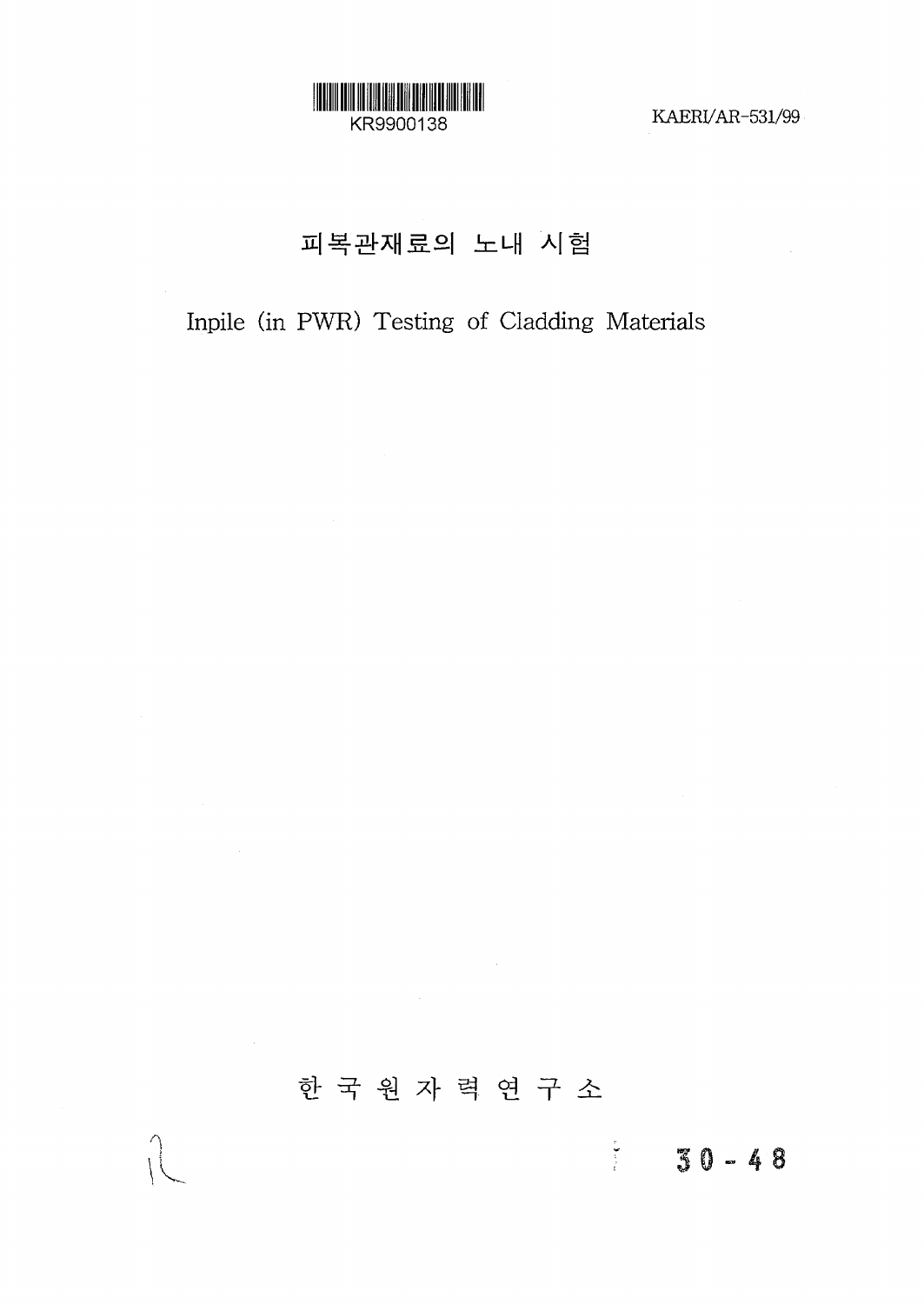## 제 출 문

한국원자력연구소장 귀하

 $\mathcal{L}^{\text{max}}_{\text{max}}$ 

 $\mathcal{A}_\mathrm{c}$ 

본 보고서를 "피복관재료의 노내 시험" 관련 기술현황 분석보고서로 제출 합니다.  $\mathcal{A}^{\dagger}$ 

 $1999.4.$ 

과 제 명 : 핵연료피복관용신소재개발

주 저 자 : Roland Hahn

 $\hat{\mathcal{A}}$ 

공 저 자 : 정용환 백 종 혁 김 경 호 김 선 재 최 병 권 김 정 민

 $= 1 -$ 

 $\mathcal{L}_{\text{max}}$  , where  $\mathcal{L}_{\text{max}}$ 

 $\sim 10$ 

 $\sim 10$ 

i<br>Ser

 $\sim$   $\sim$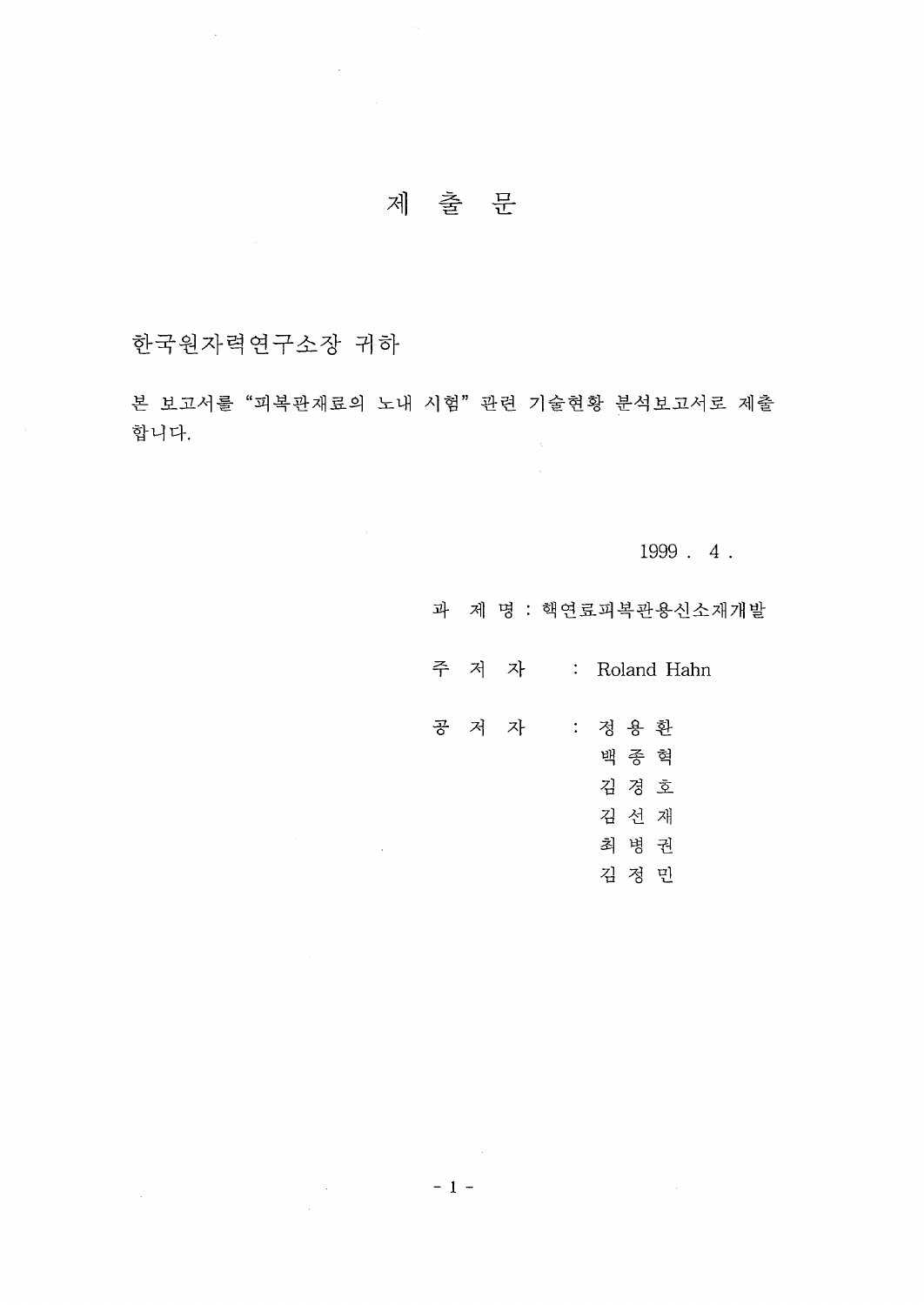## 요 약 문

I. 제 목 : 피복관 재료의 노내 시험

## Ⅱ. 연구내용

 $\bar{z}$ 

 $\mathcal{L}_{\mathrm{eff}}$ 

먼저 노내 시험이 필요한 이유를 설명하였다. 고연소도 피복관으로 사용하기 위한 새로운 합금 개발에 필수적인 노내 시험과정이 전반적으로 설명되었고, sample geometry와 노내 부식 시험의 측정 기술을 상세하게 기술하였다. 피복관 의 크립과 길이 변화 거동 시험이 간략하게 논의되었다.

최종적으로 향후 시험에 대한 문헌 조사 경향을 보고하였다.

 $\sim 10^{-1}$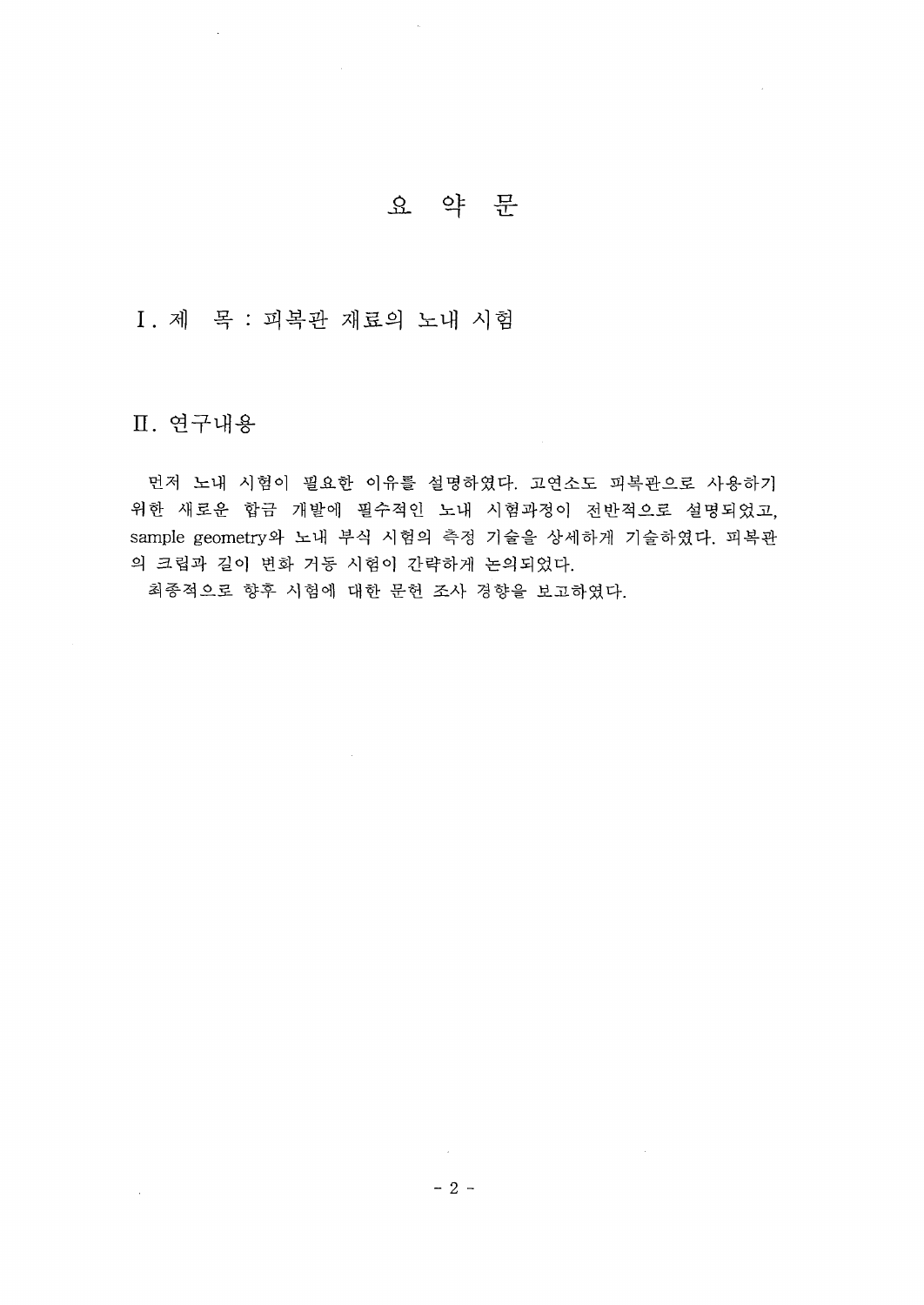## **SUMMARY**

As an introduction, the reasons to perform inpile tests are depicted. An overview over general inpile test procedure is given, and test details which are necessary for the development of new alloys for high burnup claddings, like sample geometries and measuring techniques for inpile corrosion testing, are described in detail. Tests for the creep and length change behavior of cladding tubes are described briefly.

Finally, conclusions are drawn and literature citations for further test details are given.

 $\bar{z}$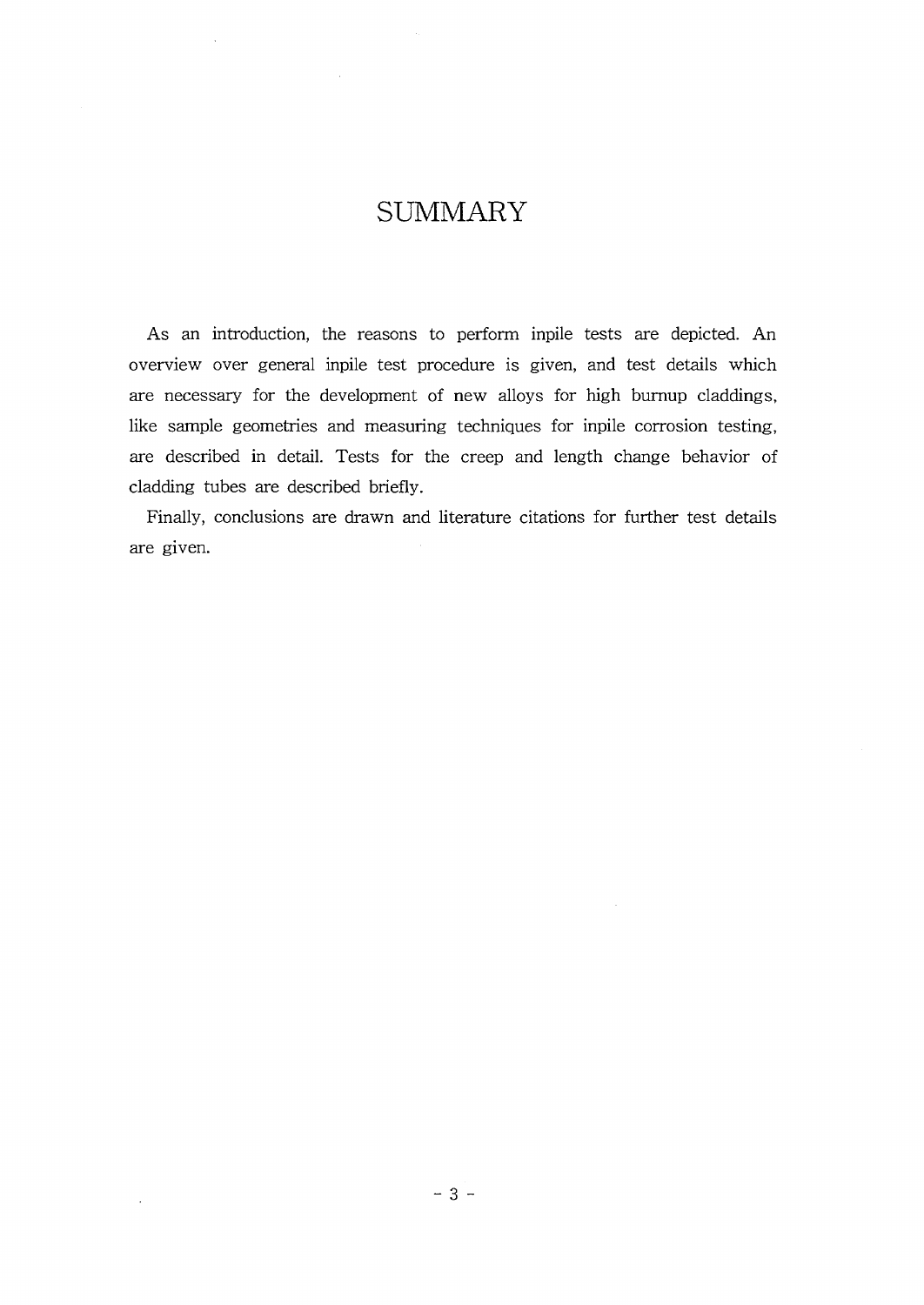# **Contents**

J.

 $\bar{z}$ 

 $\mathcal{L}$ 

| 3.1.1 Coupons (Sheet Material) and Tube Segments  12 |
|------------------------------------------------------|
|                                                      |
|                                                      |
|                                                      |
|                                                      |
|                                                      |
|                                                      |
|                                                      |
|                                                      |
|                                                      |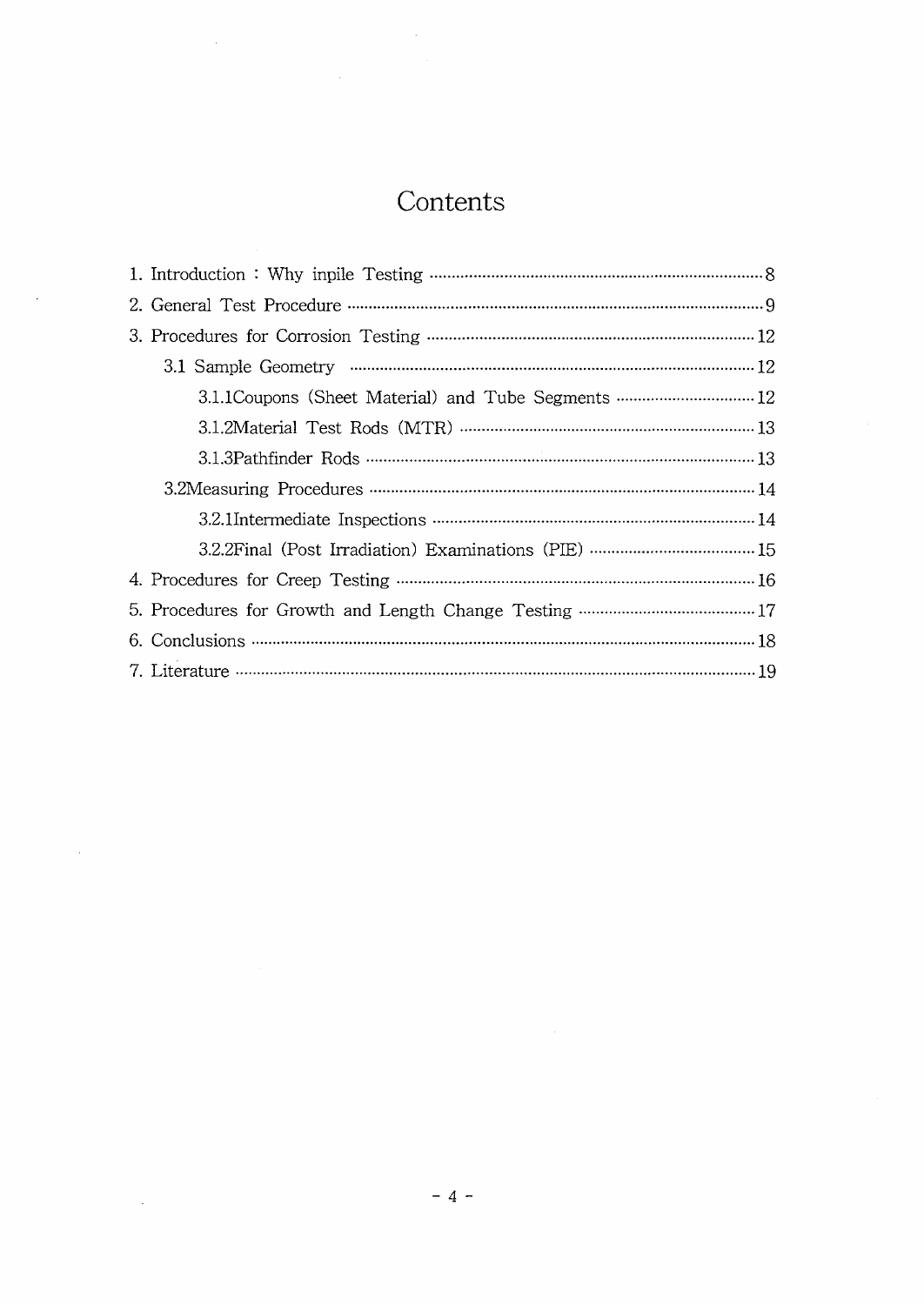목 차

1. 서론 : 왜 노내 시험을 하는가?

 $\sim$ 

2. 일반적인 시험 과정

3. 부식시험 과정 3.1. sample geometry 3.1.1. 판재 및 튜브 조각 3.1.2. 재료시험 봉 3.1.3. pathfinder rod 3.2. 측정 과정 3.2.1. 중간 관찰 3.2.2. 최종(조사 후) 관찰

**4.**

**5.**

**6.**

 $\bar{z}$ 

**7.**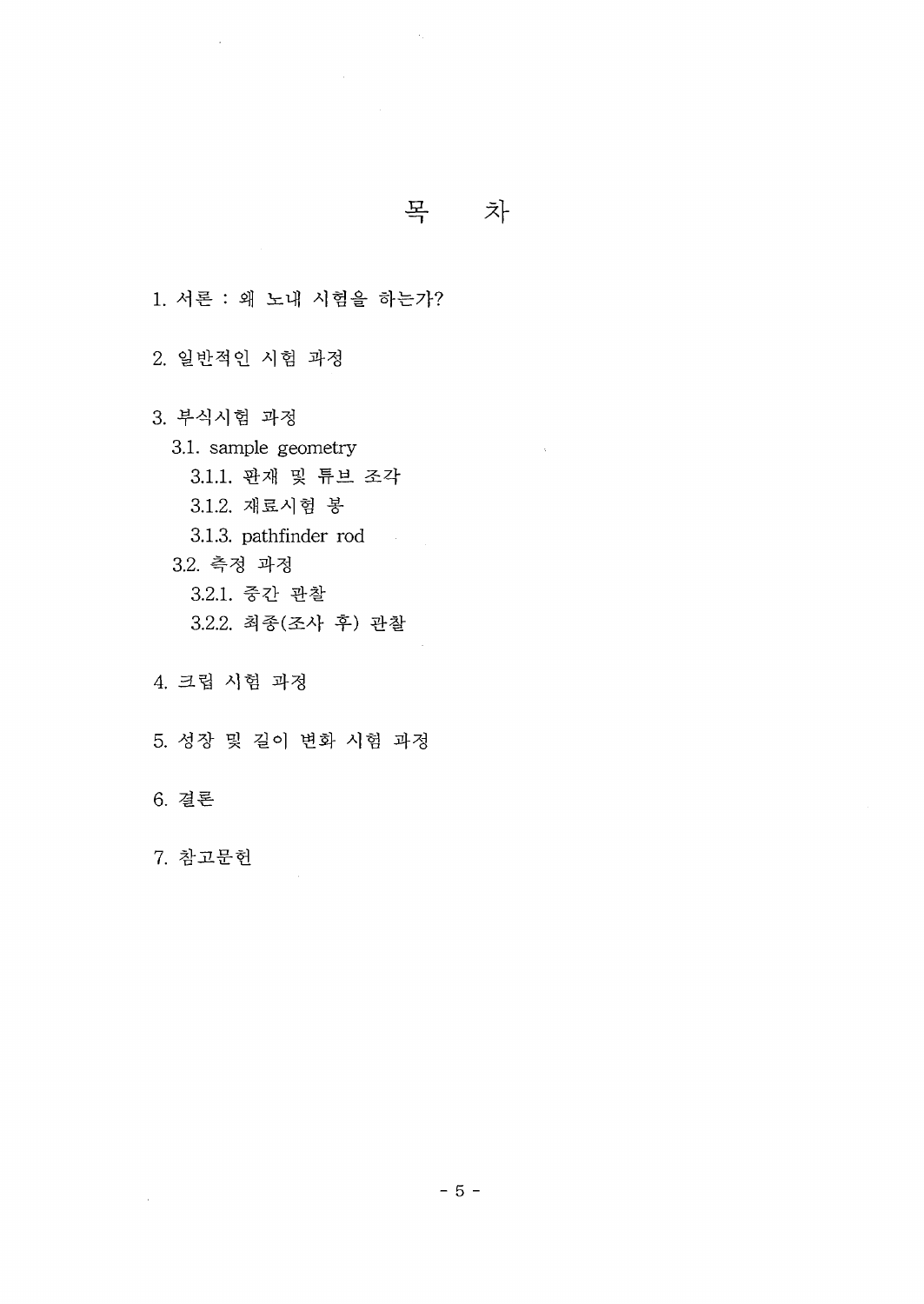# **List of Tables**

Tab. 1 Advantages of inpile Testing in Power Reactors over Testing in Test **Reactors** 

 $\sim$ 

Tab. 2 Typical Intermediate Pool Inspections

 $\sim$ 

 $\bar{z}$ 

 $\Delta \sim 1$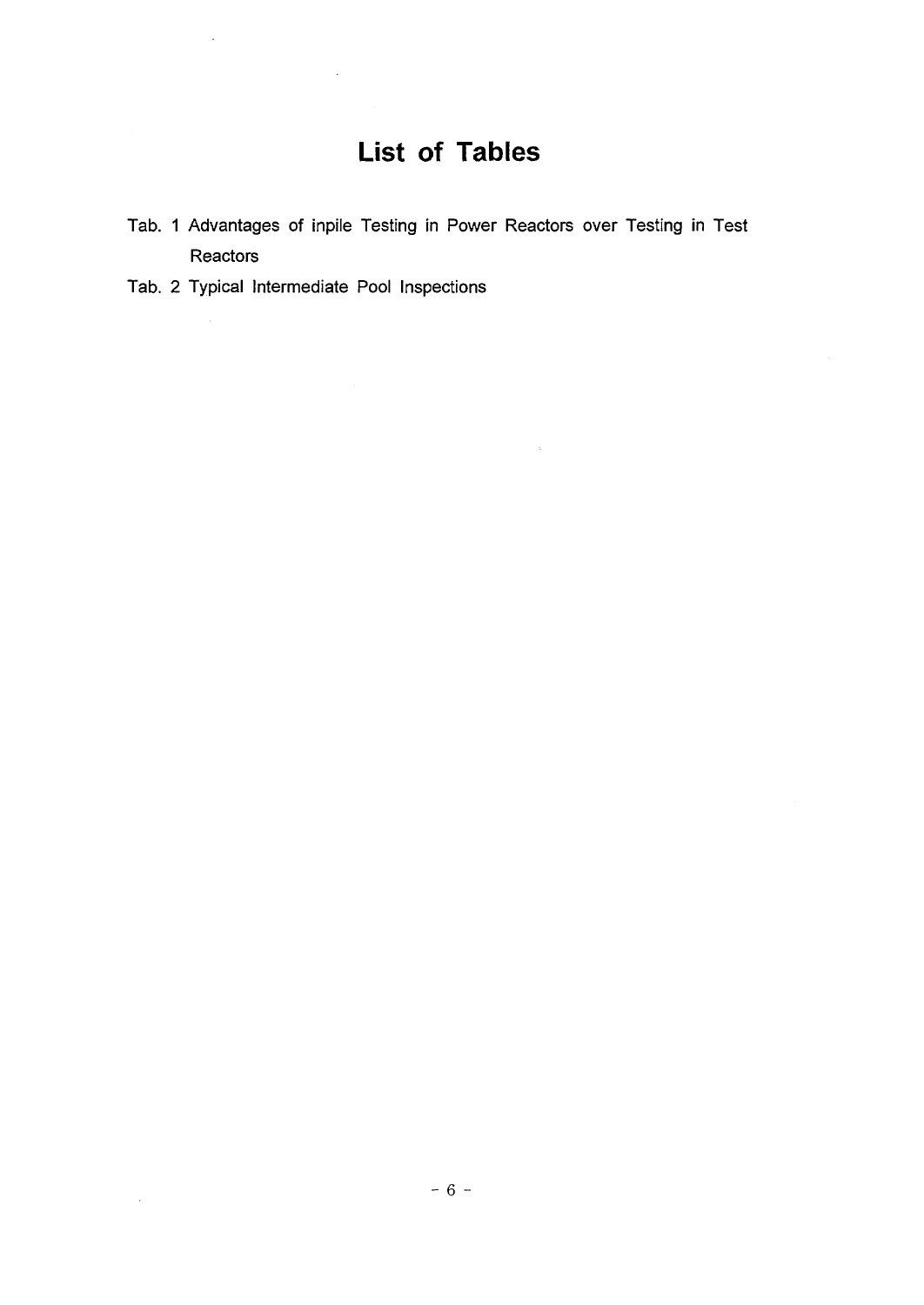## **List of Figures**

- Fig. 1 Inpile and outpile oxide scale growth
- Fig. 2 Comparison of inpile and outpile Test Results
- Fig. 3 Comparison of inpile and outpile Test Results
- Fig. 4 Visual Inspection of Fuel Assemblies in a PWR Power Plant
- Fig. 5 Axial Temperature and n-Flux Profiles
- Fig. 6 Example of Scan Data
- Fig. 7 Coupon Test Assembly in BWR Water Channel. The same design is used for Control Rod Guide Tubes for in-PWR Testing
- Fig. 8 Material Test Rod (MTR) in PWR Fuel Assembly
- Fig. 9 Hold down Device for MTR
- Fig. 10 EC Device
- Fig. 11 EC Trace of a defective Fuel Rod
- Fig. 12 EC Trace of an Oxide Layer Thickness Profile
- Fig. 13 Comparison of non-destructive testing and metallografic measuring **Results**
- Fig. 14 Linear Variable Differential Transformer (LVDT) Device for dimensional **Measurements**
- Fig. 15 Creep Sample

 $\bar{z}$ 

- Fig. 16 Burst Sample to determine Time-to-Failure
- Fig. 17.Arrangement for the Length Change Determination of Fuel Assemblies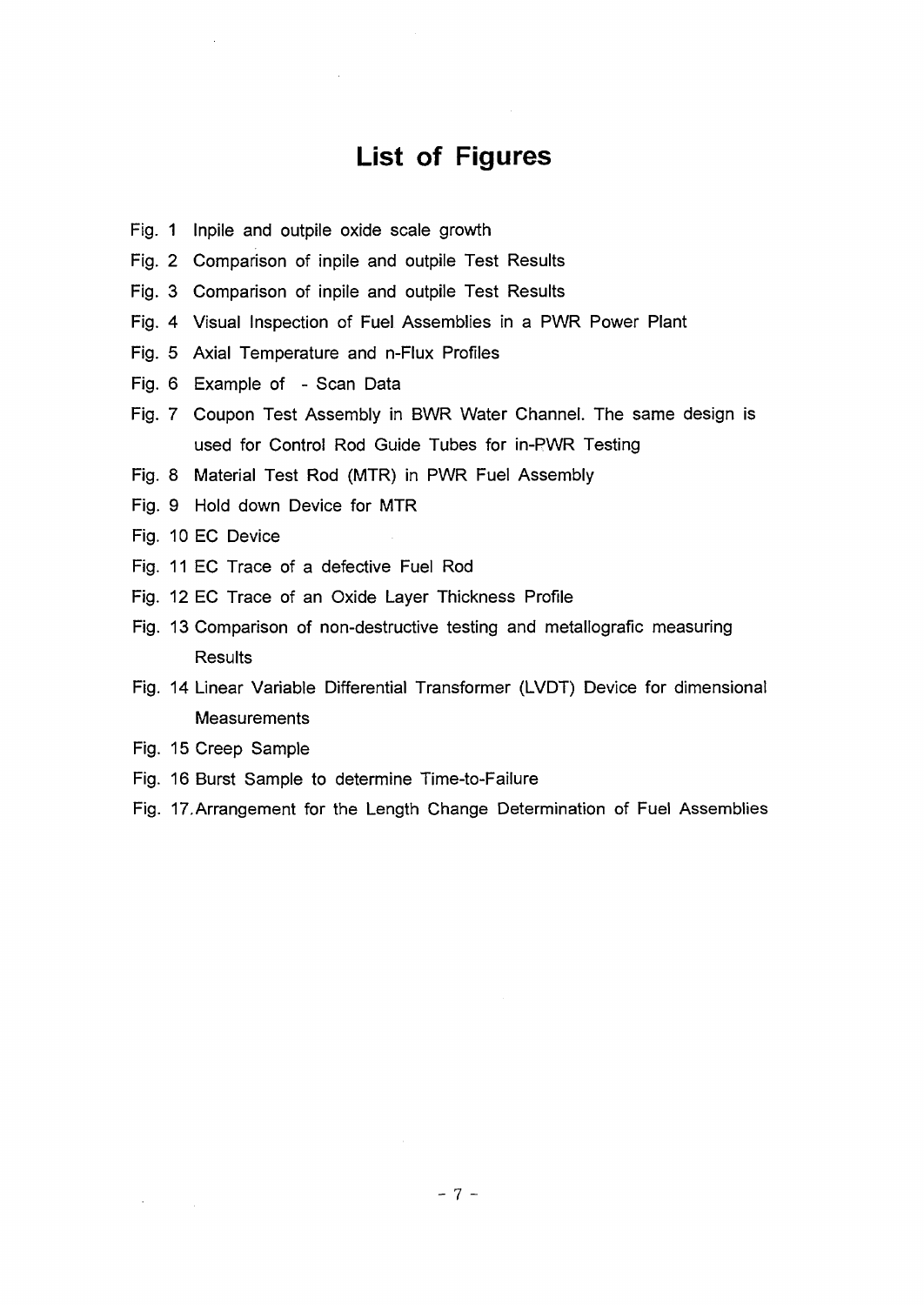### 1. Introduction : Why inpile Testing

By irradiation, material properties such as point defect density, precipitate size and composition, or oxide microstructure are changed. That's why irradiated material or material under irradiation has properties different to unirradiated materials: hardness, ductility, creep resistance, or corrosion resistance is different. The differences in corrosion behavior are schematically shown in Fig. 1.

Some other material behavior is peculiar to irradiation, like growth, for example, and its characteristics can be determined only when the material has been irradiated.

To get an impression of the inpile behavior, and to get data which are necessary for an assessment of the behavior of nuclear materials, inpile tests have to be performed.

For some properties of some alloys for cladding material, there exists a clear and in the meantime well-established correlation between inpile and outpile behavior. For Zry and similar alloys, for example, the inpile corrosion rate can be predicted if the 350°C outpile corrosion rate is known, so that for these alloys inpile testing is no longer mandatory. But when one leaves this group of alloys, one leaves these correlations too, as shown in Fig. 2 and 3, and with outpile test results only, no prediction on their inpile behavior is possible. For example, at present no generally accepted outpile test procedure is available which predicts the inpile corrosion rate of ZIRLO-type alloys.

Inpile measurements can be made in test reactors -they are built for this purpose- or in commercial (power) reactors. Test reactors have the advantage of offering clear and well-defined test conditions, and that's why they are advantageous for basic research. But for gaining a more technical or application-oriented view -which should prevail in alloy development programs for high corrosion resistant materials- power reactors have many advantages over test reactors. These advantages are summarized in Tab. 1.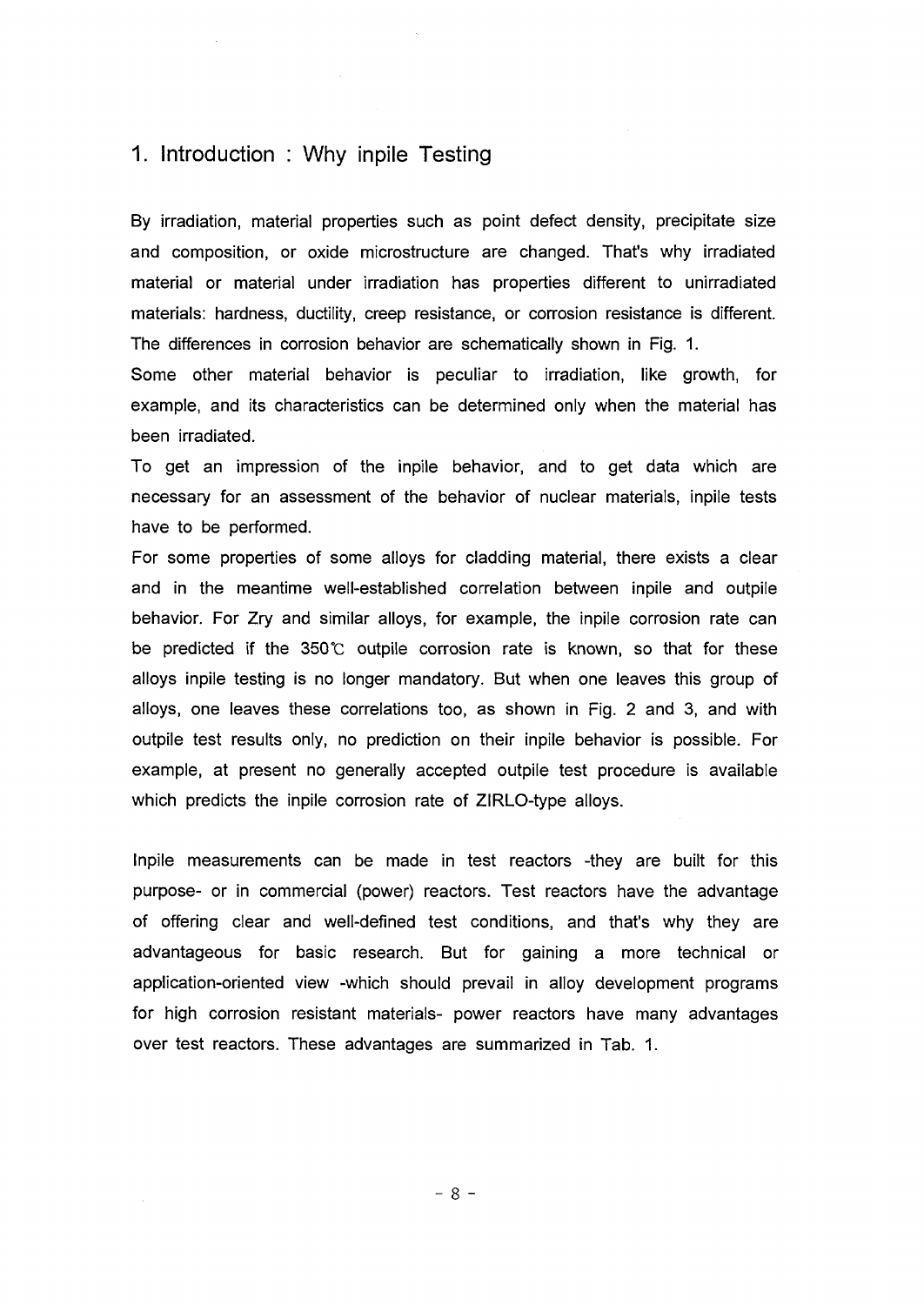### 2. General Test Procedure

Generally, inpile test procedure consists of the following four steps:

- Pre-characterization of the test samples
- Intermediate non-destructive inspection of the samples
- Destructive or non-destructive post-irradiation examination (PIE)
- Determination of the irradiation test conditions

This report relates to inpile test methods which have to be applied when one develops new cladding materials. There are some other inpile test procedures which are usually performed, like determination of spacer spring relaxation or of spacer grid dimensions. They will not be described here, since they are beyond the scope of this report.

In the first step, (parallel) outpile testing and characterization of material preferably from the same lot and within the same temperature (range) as in reactor should be done in order to evaluate irradiation effects and to separate them from temperature effects. It is also a means to assure that the material to be tested inpile is actually the material in question.

Since it is not economic to determine too many properties, enough archive material should be kept on store to reevaluate specific properties after the inpile test results are known, and from where perhaps new questions arose.

Since inpile testing is expensive and time consuming, clear and unambiguous markings of the samples, descriptions and documentation should be made to avoid misinterpretations, confusion, or even wrong conclusions and decisions later on.

The second and third steps concern the inpile testing and measuring procedures themselfs.

In the second step, intermediate inspections and measurements are performed. Since they are intermediate measurements, they have to be non-destructive. They may comprise visual inspections of the integrity of the sample (fuel rod)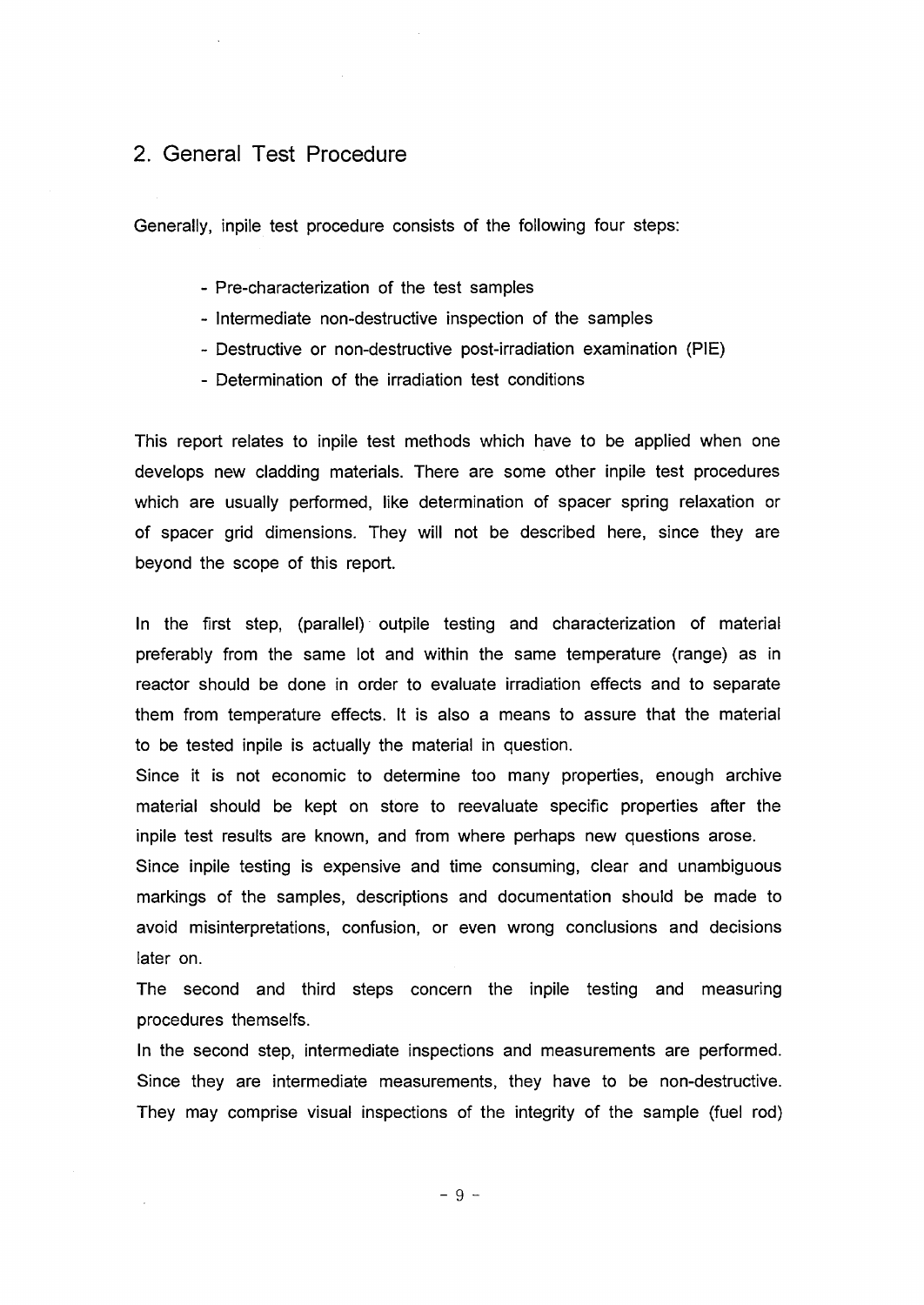or the appearance of the oxide scale. Due to the radiation level, they have to be done remotely with a TV camera, as sketched in Fig. 4, and should be recorded for later evaluation, since during reactor shut-down, time is often too short to look at all details. Intermediate inspection normally also comprises defect testing and oxide thickness determination via Eddy current (EC), dimensional measurements as the diameter changes with "Linear Variable Differential Transformers" (LVDT) to determine the inpile creep behavior, and length change measurements with a "Vernier Calliper" for growth characterization.

If the samples are in fuel rod positions, integrated into a fuel assembly, the above mentioned inspections can be made on the outside rods only.

Measurements in steps two and three, as well as sample types and the accuracy of the measurements, are described in more detail in chapter 3.

Second step-measurements can be made several times, at each reactor shut-down. Typical fuel inspection activities are listed in Tab. 2

The third step is called post irradiation examination (PIE) and consists of non-destructive testing (NDT), and of destructive measurements with their inherently higher accuracy. The samples are transferred from the power plant to hot cells. There, metallographic determination of oxide scale and hydride distribution may be made, as well as characterization of precipitates with TEM/SEM, or hydrogen content can be determined with standard methods like hot extraction. Post pile properties like irradiation or hydrogen embrittlement can be determined by standard mechanical test procedures.

Step four serves to determine the inpile test conditions. Test temperature is determined via the known power history of the reactor and by taking into account the geometrical position of the samples within the core of the reactor. Typical axial temperature and neutron flux profiles for PWR and BWR are shown in Fig. 5. From them, the fluence which the samples have experienced during their residence time can be calculated. The latter can be determined in a more direct way with so-called measuring lances, or with 'fluence monitors" positioned near the samples, or by gamma scanning of the samples themselves. Gamma scanning is performed with Germanium detectors.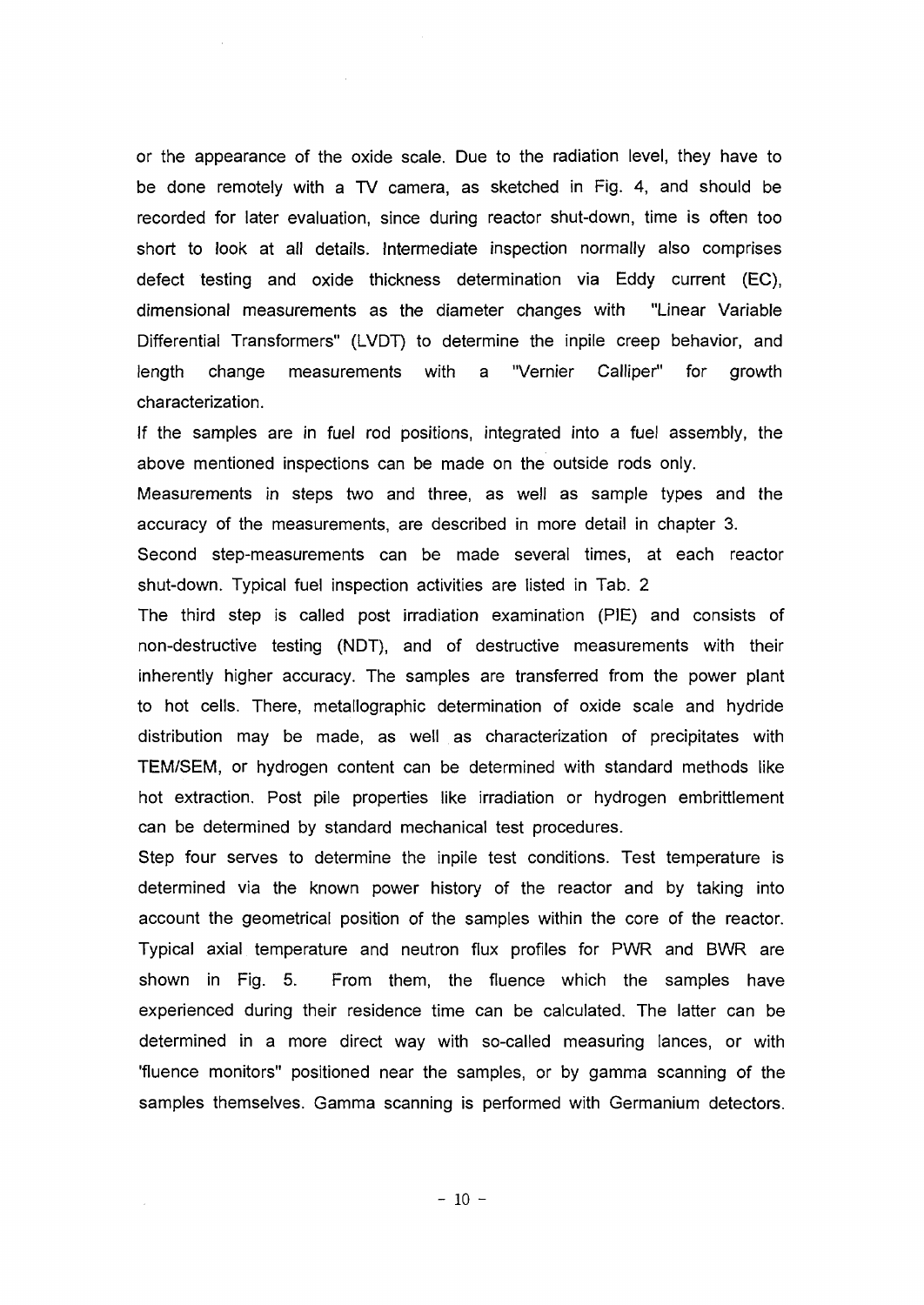The measurement of short-lived isotopes provides information about power distribution at the end of irradiation, whereas measurements of long-lived isotopes are used to determine the relative burnup along the axial position (burnup profile), Fig. 6.

 $\hat{\mathcal{A}}$ 

 $\sim$ 

Agreed-upon, recommended (e.g. by IAEA) and standardized (e.g. by ASTM) test procedures exist. They are beyond the scope of this report.

 $\bar{\beta}$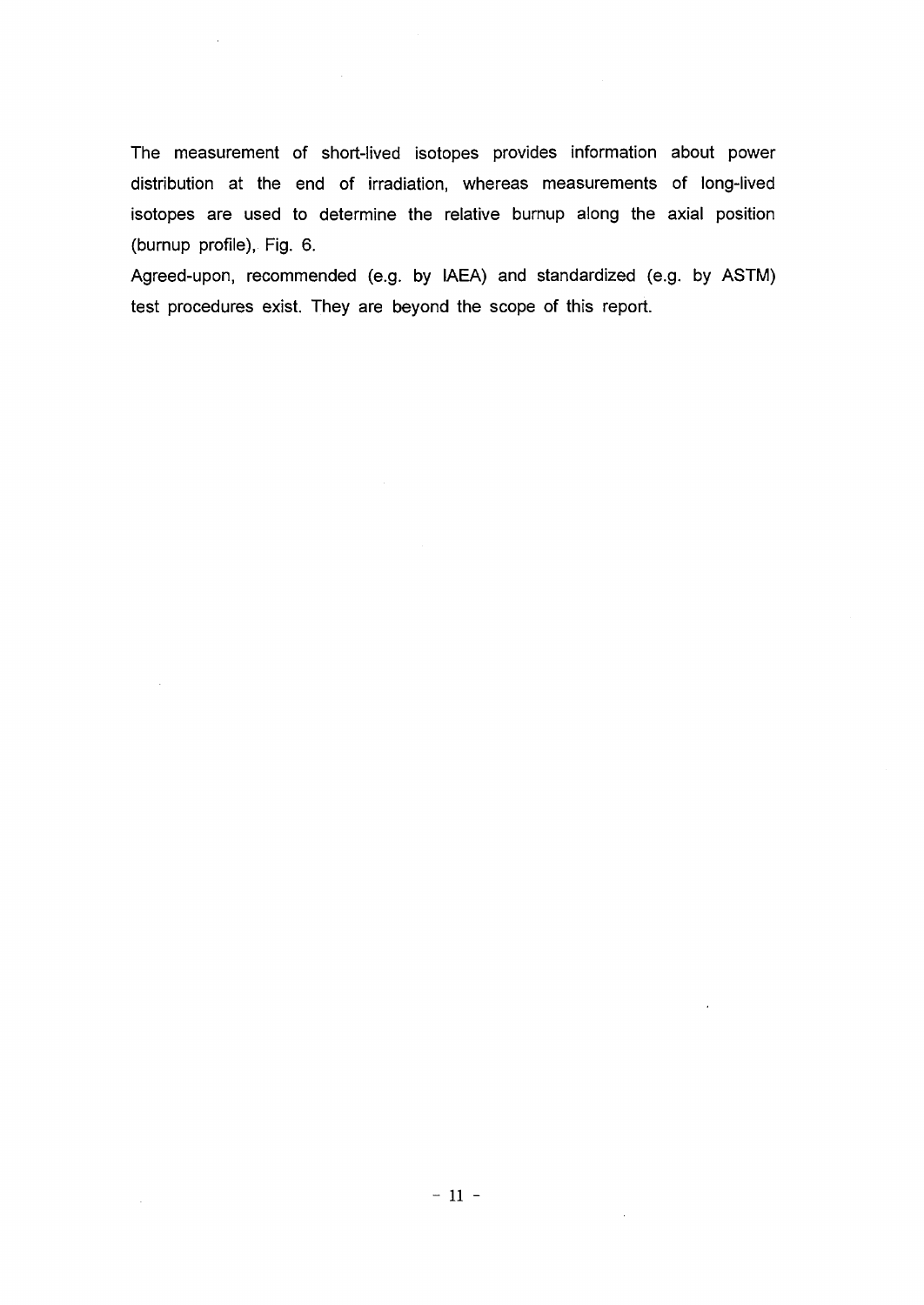### 3. Procedures for Corrosion Testing

#### 3.1 Sample Geometry

Corrosion tests could be performed as coupon tests where the samples are of sheet material, or as material test rods (MTR) with non-fueled tubes, or as pathfinder rods /pathfinder fuel assemblies where the tubes are fueled.

Coupon tests have the advantage that a great variety of different alloys can be tested, since the samples are small. The sheet samples are comparably cheap since they can be made from small (button) melts, which are deformed by simple rolls. But since it is not possible to apply the realistic thermo-mechanical treatment (i.e. the treatment necessary for tube production) to sheet material, coupon tests can be used as screening tests only. Especially, it is not possible to impose a representative state and degree of stress/strain to sheet material. Secondly, there is a comparably high proportion of "edge and corner corrosion", and thirdly, there is no heat flux through the samples to detect the effect of corrosion rate acceleration due to the temperature increase caused by the growth of oxide scale.

Instead of sheet material, 120-deg. tube segments can be tested as well. They have the advantage of having experienced proper thermo-mechanical treatment. In MTRs, there is also no heat flux, but their thermo-mechanical treatment is representative. If they are filled with swelling mandrels of different chemical compositions, the effect of strain rate on time- or strain-to-failure can be studied. MTRs are also used when there are doubts or objections regarding reactor safety, which prohibits any testing as fueled rods.

Pathfinder rods and pathfinder fuel assemblies are the last test sample geometry before announcing the new alloy or design as "commercial".

#### 3.1.1 Coupons (Sheet Material) and Tube Segments

Typical sample sizes are 8 mm \* 20 mm. In order not to loose them by forces imposed by the streaming coolant water, they have to be "imprisoned" in tubes<sup>1</sup> ). For size reasons it is advisable to put them into empty control rod

<sup>&</sup>lt;sup>1</sup>That has to be taken very seriously. Even those small samples would cause severe "debris fretting", the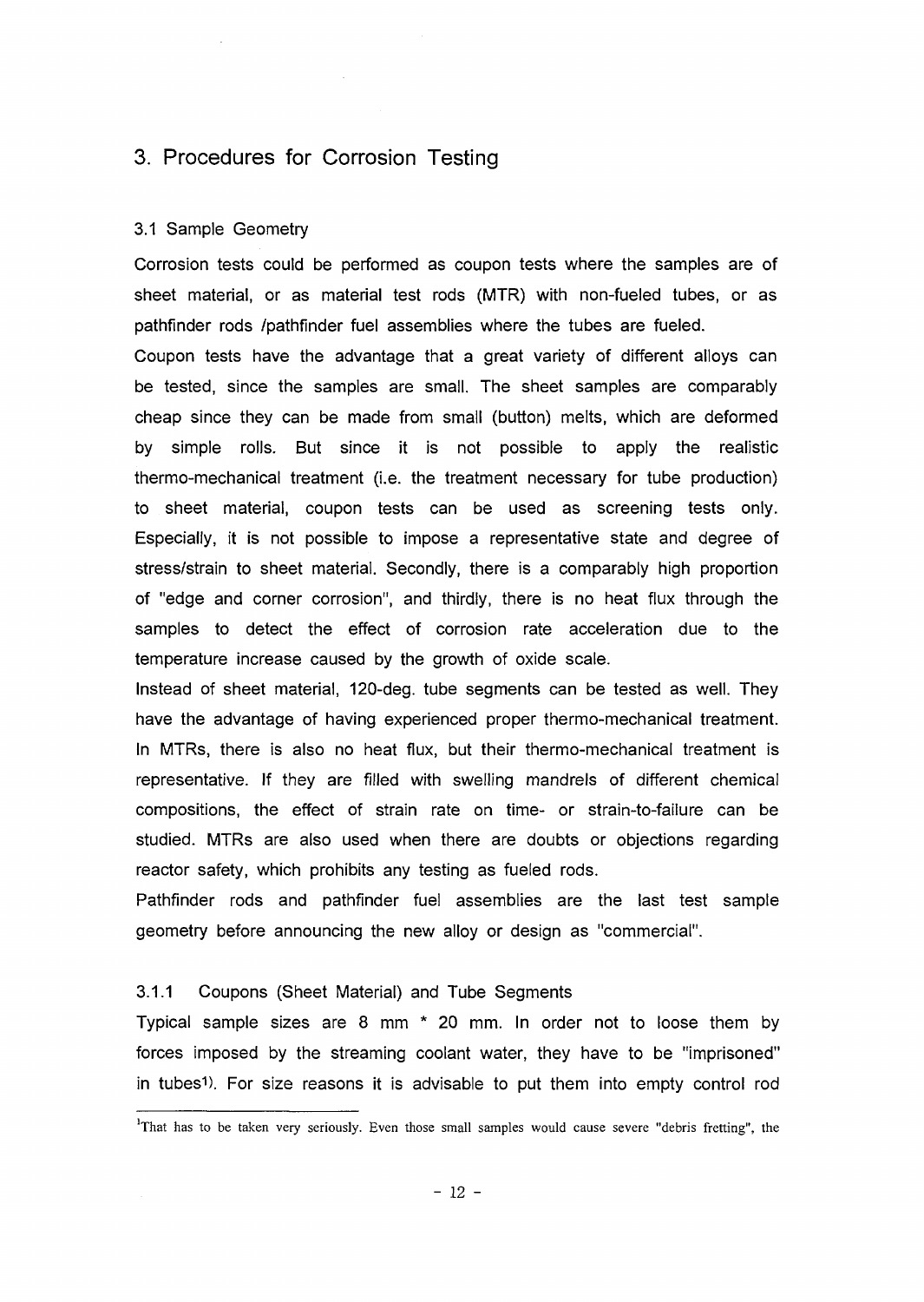guide tubes which normally have larger inner diameters than fuel rods ( $\sim$  12 mm). For free exchange of the corrosion medium (=reactor water), holes should be drilled through the tube walls. Within the tubes, the sheet samples are fixed together to bundles of 5 to 10 sheets, the bundles themselves stacked one over the other. To avoid contact corrosion effects, they can be separated from each other by small ceramic "spacer" rings, as shown in Fig. 7. For more convenience during intermediate inspections, they can be clamped together. For the same reasons, it may be reasonable not to use full length guide tubes, but tubes which are axially segmented, with the segments screwed together. The screw should be secured by spot welds.

#### 3.1.2 Material Test Rods (MTR)

Material test rods are positioned in empty control rod guide tube positions, as in Fig. 8. Since they have no  $UO<sub>2</sub>$  pellets inside, they are light. In order to prevent them from swimming up by the coolant water stream, they have to be axially secured by special hold down devices as shown in Fig. 9.

If they are filled with swelling mandrels for determining their strain to failure behavior, (see chapter 4), this device is possibly not necessary.

To have space for more test species, the MTRs can be segmented as described above, with each segment consisting of different alloys or made by different manufacturing routines.

#### 3.1.3 Pathfinder Rods

They are inserted into normal fuel rod positions. For inspection reasons, they should be put into the outside positions of the fuel assembly. The pellets must have an enrichment, porosity, grain size and geometry which is representative of high burnup fuel, to assure reasonable heat flow, shrinkage and swelling, fission gas release and ridging.

To get an impression of the safety margins of the pathfinder tubes, some tubes should be fueled with "higher demanding" pellets as well, imposing, for example, higher heat fluxes to the tubes than the heat fluxes envisaged for

main cause for core damage within the last few years.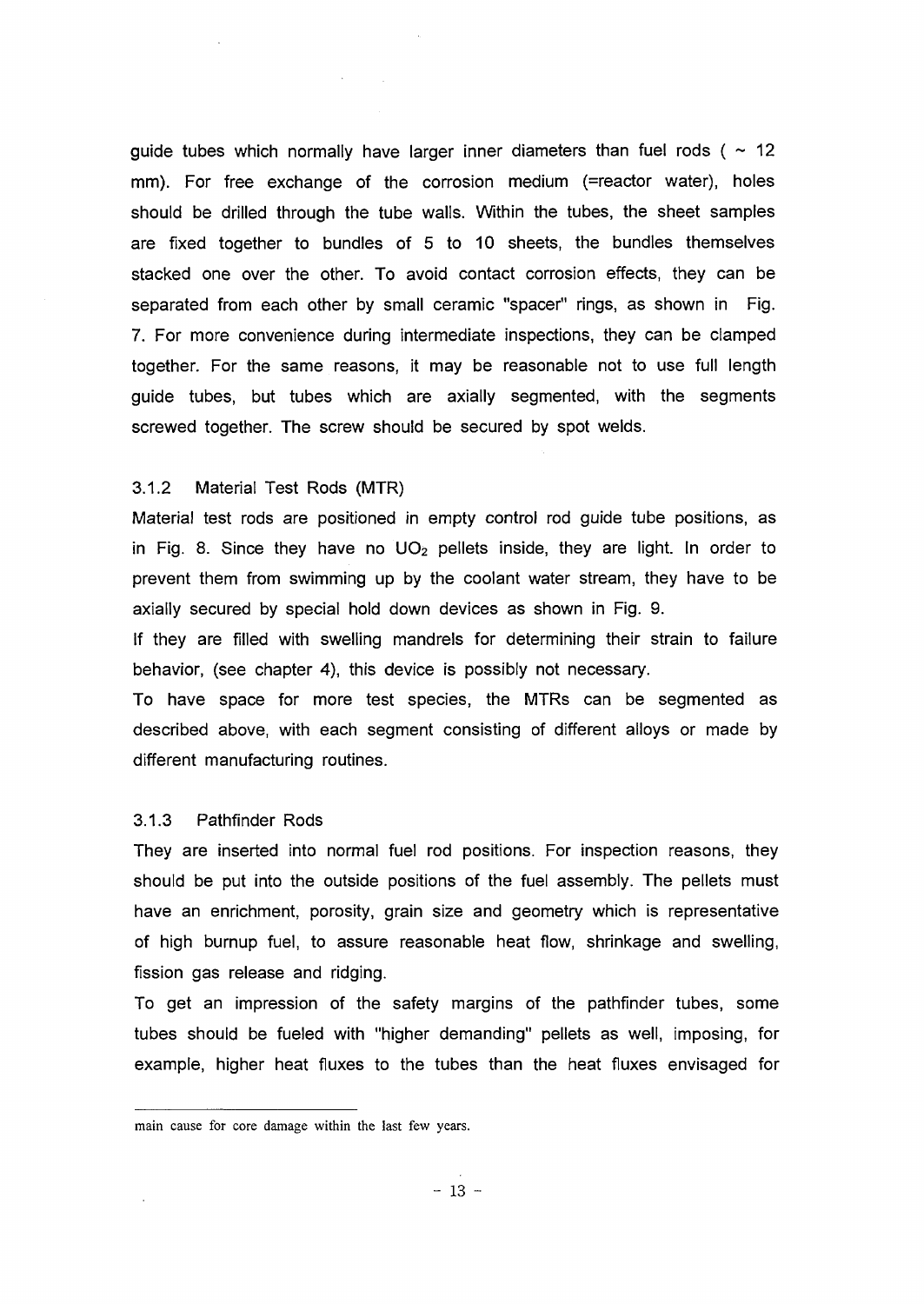"high bumup fuel claddings". For safety reasons, these higher demanding conditions should be imposed one cycle later than the "normal" high burnup conditions.

#### 3.2 Measuring Procedures

#### 3.2.1 Intermediate Inspections

The visual appearance of the oxide, such as color and homogeneity, (spalling offs, flaws, scratches, crud deposits), is assessed from pictures which are taken with a remote TV camera. The pictures have to be recorded together with the position they are taken from.

Since visual examination is subjective, visual (color) standards are helpful for the interpretation of the pictures.

Visual inspections should be made by experienced inspection engineers.

For both sheet and tube materials, integrity and oxide thickness are determined by Eddy current (EC) methods, which are based on the differences in the (complex) electric conductivity of oxide and metal. (For integrity determination, different frequencies have to be applied than those used for oxide thickness determination). A sketch of an EC measuring device is shown in Fig. 10. Instead of EC, interference/diffraction methods using infrared light are available for oxide thickness determinations today too.

As for ail non-destructive test procedures, the EC method has to be calibrated by standards. For oxide thickness measurement, Zry tubes or Zry sheet material of the same geometry (diameter, wall thickness) with well-known layer thickness are used. For integrity determination, tubes with well-defined failures (depths of notches) are used as standards.

An example of an EC trace from defective tubes is given in Fig. 11.

Since the EC data are dependent on the distance between coil and oxide surface as well as on the angle between coil axis and sheet normal, the results depend on the skill and experience of the staff. It should be trained at dummy fuel assemblies outside the reactor.

"EC traces" can be made "linear" along sample length, or spiral shaped. For the latter, the tubes have to be rotated with respect to the measuring coil.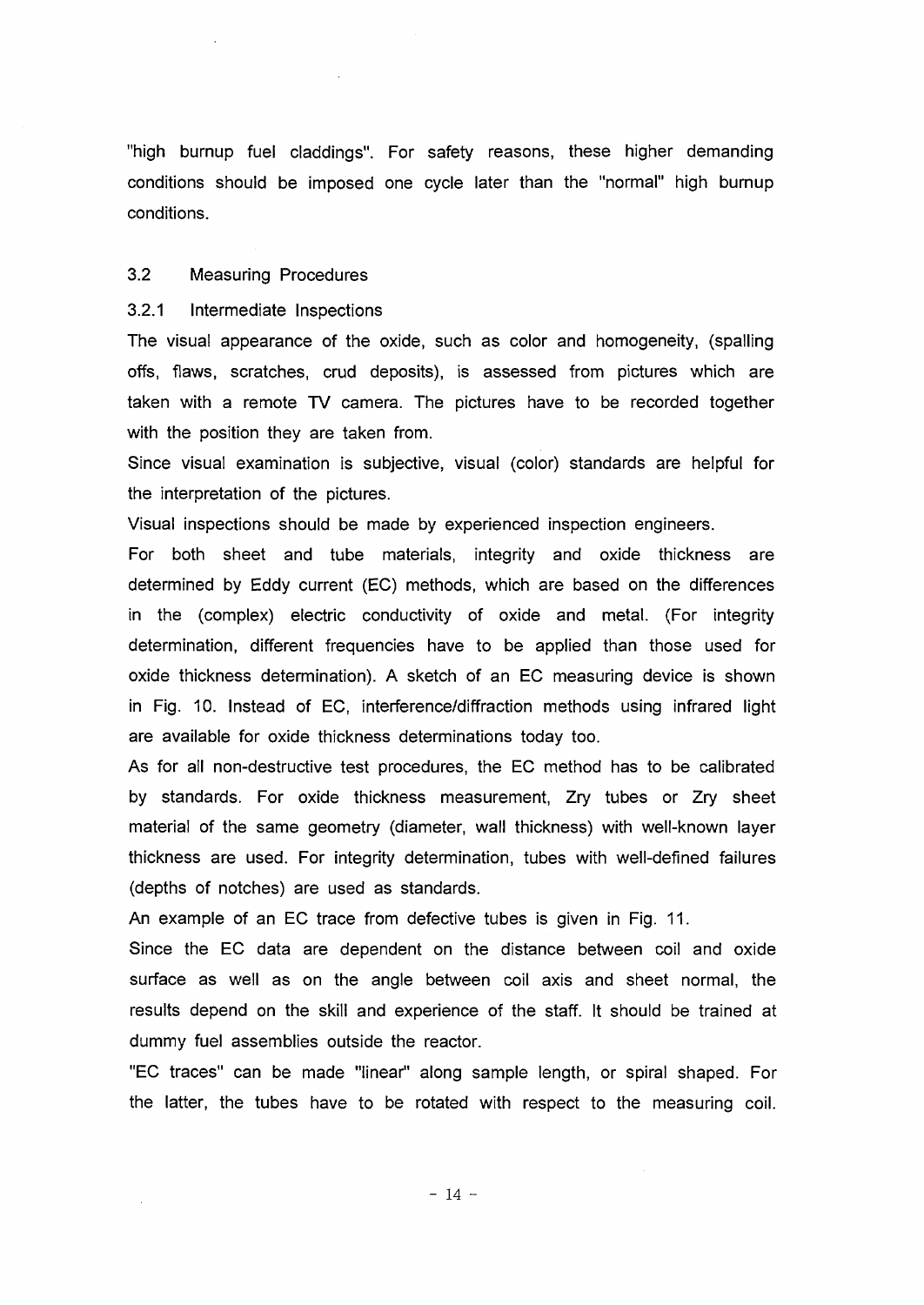#### Typical traces are shown in Fig. 10.

For hydrogen determination, to my knowledge no reliable non-destructive test method exists up to now, even though much research was done, eg for determination of H content by use of ultrasonic methods.

#### 3.2.2 Final (Post irradiation) Examinations (PIE)

PIE may consist of nondestructive testing as described in chapter 3.2.1. PIE are made in the spent fuel pool. They are the basis for the selection for the more detailed destructive measurements like metallography and chemical analysis, which have normally to be performed in hot cells and which therefore are more expensive and time consuming, but they are more exact. Fig. 13 shows a comparison between NDT and metallografic results. One can see, that by NDT, an accuracy of  $=/-5$   $\mu$ m can be achieved.

Very small specimens, like those who are necessary for TEM/SEM inspections for oxide structure or precipitate characterization, can be examined outside hot cells if their radiation level is low enough. It is low enough for sample weights of several milligrams. If larger samples have to be examined by TEM/SEM, sometimes replica techniques can be applied.

To reduce the level of radiation of pathfinder tubes, it is advisable to remove all fuel from the cladding inside after arrival in hot cells. That means that the rods have to be cut by a saw inside the cell, the fuel has to be forced out the tube segment mechanically, and the fuel particles sticking to the inner surface of the tube have to be wiped out.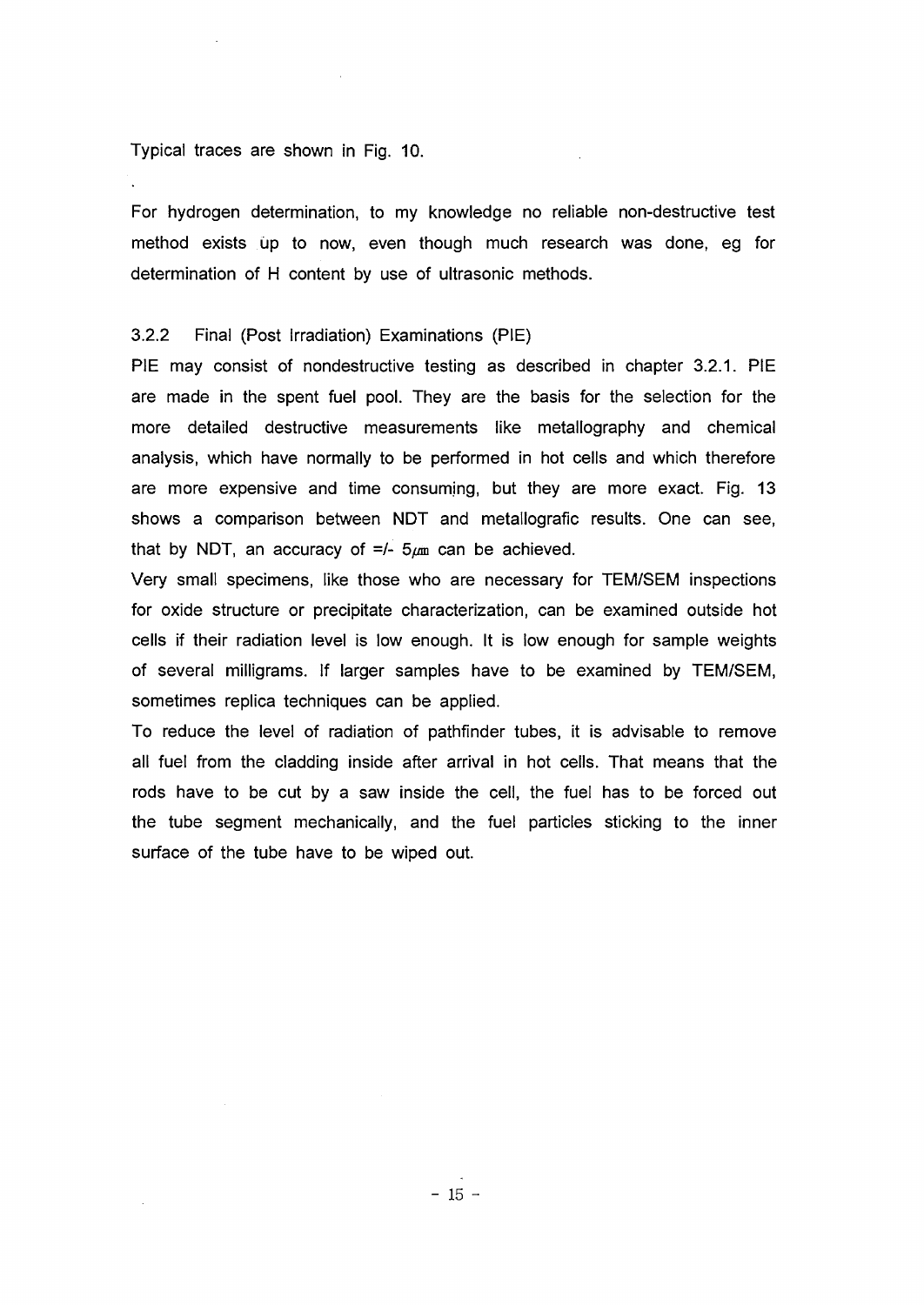### 4. Procedures for Creep Testing

To determine inpile creep behavior, the rod diameter has to be measured. For intermediate as well as post irradiation examinations, this is done by a "Linear Variable Differential/Displacement Transducer (LVDT), Fig.14. The LCDT has to be is calibrated with standards. These standards consist of a set of tubes with different outside diameters.

The stress to cause creep is imposed by internally pressurizing the tube segments. A drawing of a creep sample is given in Fig. 15.

To determine strain-to-failure of different cladding materials, certain defined strain rates can be imposed to the cladding by the use of swelling mandrels. A swelling mandrel is a pellet made from materials which swell under the action of neutrons. Typical materials are mixtures of sintered  $Al_2O_3 + B_4C$ powders, Fig. 16. With higher B4C content, higher swelling rates under neutron irradiation can be achieved. Other swelling material (with low swelling rates) is the PWR control rod material AglnCd.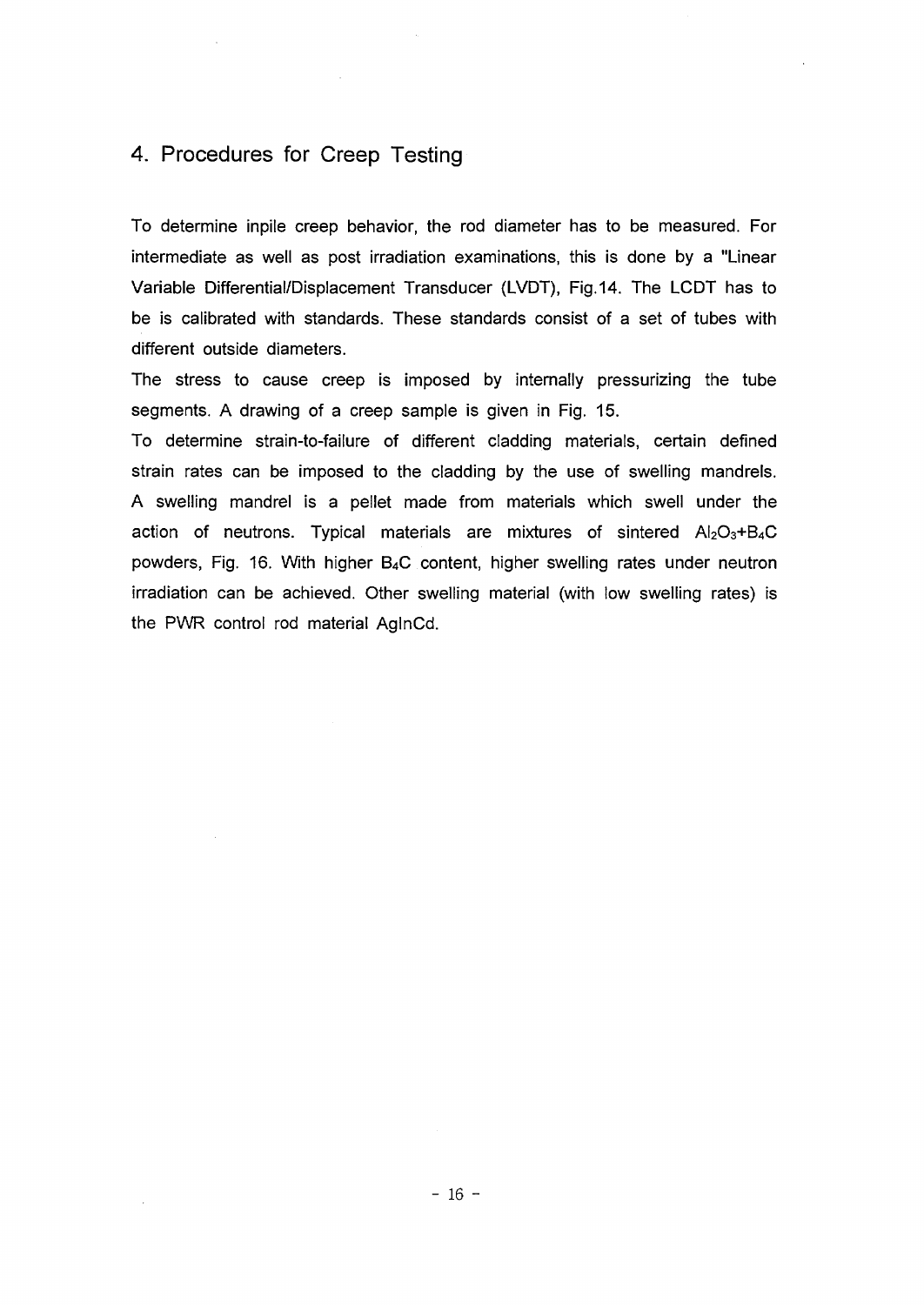### 5. Procedures for Growth and Length Change Testing

 $\sim$ 

Length change of fuel rods consist of two parts: of irradiation induced growth and of creep (for anisotropic structures)

In order to determine the pure irradiation induced growth component itself, material test rods (without fuel, and which are open to assure that no stress acts onto the tube wall) are positioned adjacent to standard fuel rods. Special hold down device has to be applied to prevent the tubes from swimming up due to water coolant.

Length of the rods is measured with a vernier calliper-type device.

For the determination of the length change due to anisotropic creep, which is normally 10% of the total length change, the material test rods are prepressurized with different pressures. Subtracting the known irradiation growth, the creep portion of the total length change at the given pressure/stress can be calculated.

To determine the total length change of fuel rods, the same vernier calliper is used. Since the irradiated fuel rods are at higher temperatures even after a long time after their removal from reactor, the length change due to thermal expansion has to be subtracted by calculation.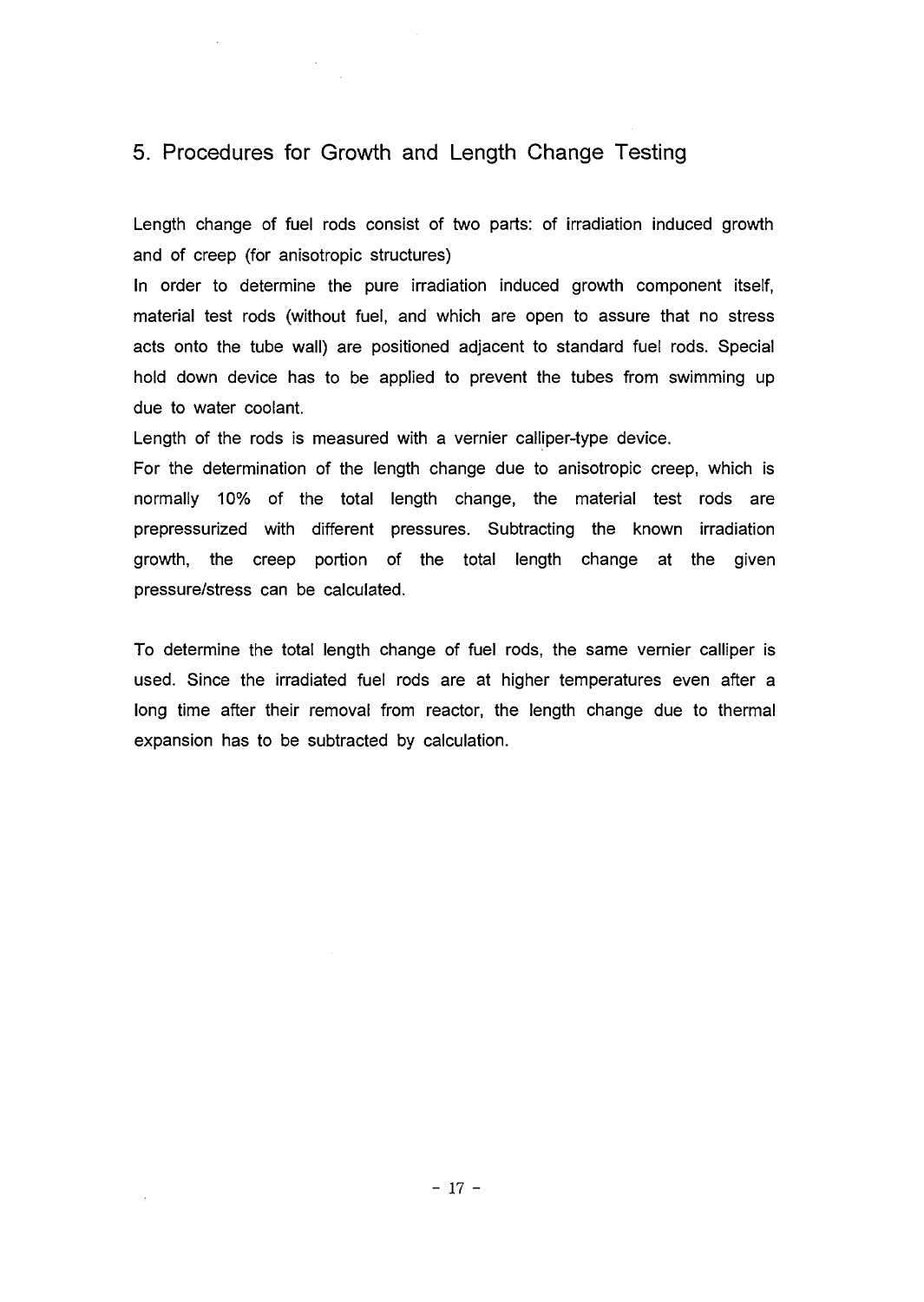### 6. Conclusions

 $\sim$ 

 $\mathcal{A}^{\text{out}}$ 

Inpile testing has to be performed, especially for alloys far away from Zry ASTM range, for fore them no generally accepted correlations between inpile and outpile behavior exist. Also from safety and licensing aspects these tests are mandatory, before an alloy can become a "commercial alloy". Since they are time consuming, they should be started as early as possible. Since they are expensive, great care has to be taken to test only "reasonable" alloys. That is in conflict/contrast to the precedent sentence. A compromise between both aspects of inpile testing has to be found.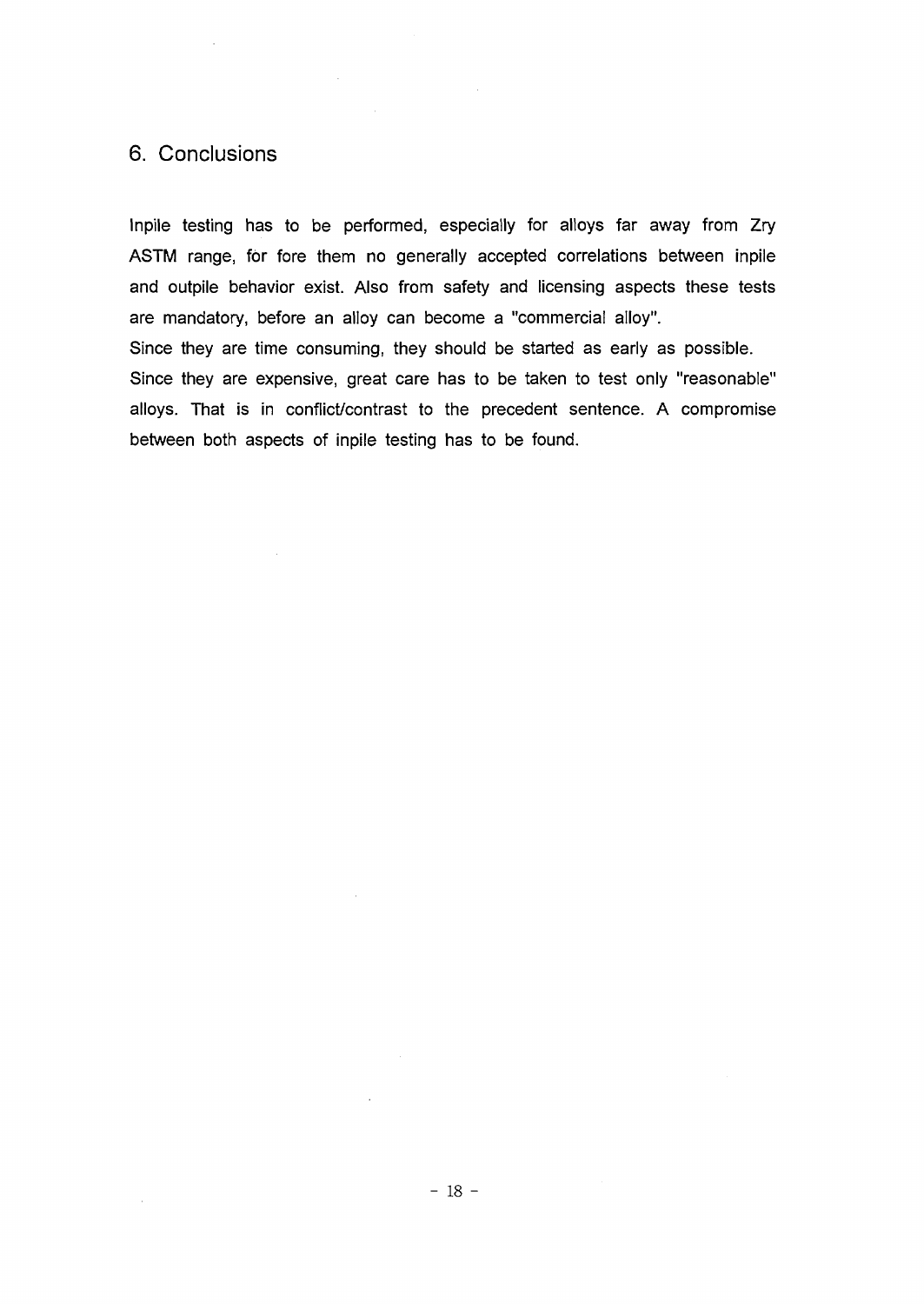### 7. Literature

- 1. H. Schoenfeld et a!.: Advanced Experimental Techniques for Post-irradiation Examination of LWR-Fuel Rods. IAEA-TC-578/7, Vienna, (1986)
- 2. M. Gaertner et al.: Techniques for Irradiation Testing of Non-Fuel Rods. Proc Int. Topical Meeting, Grenoble, (1982)
- 3. F. Garzarolli et a!.: Corrosion optimized Zircaloy for BWR Fuel Elements. ASTM STP 1245, p. 709, Philadelphia (1994)
- 4. H. Knnab et al.: Fuel Performance Evaluation and improved Fuel Utilization by Pool-Site Services. ANS Topical Meeting, Orlando, (1985)
- 5. R. Manzel et al.: Review of Non-destructive Methods for Fuel Examination in Spent Fuel Pool used by KWU. IAEA Project "Examination and Documentation Methodology for Water Reactor Fuel", Vienna, (1986)
- 6. R. Manzel et al.: Nondestructive Examination Techniques for irradiated LWR Fuel Rods applied by KWU and other German Hot Cells. "Examination and Documentation Methodology for Water Reactor Fuel", Vienna, (1985)
- 7. Y. Etoh: ASTM STP 1295, p.825, (1996)
- 8. J. P. Mardon: ASTM STP, to be published
- 9. M. Leger et al: Growth, fracture, and Nondestructive Evaluation of Hydride BlistersASTM STP 1023, pp.50, Philadelphia (1989)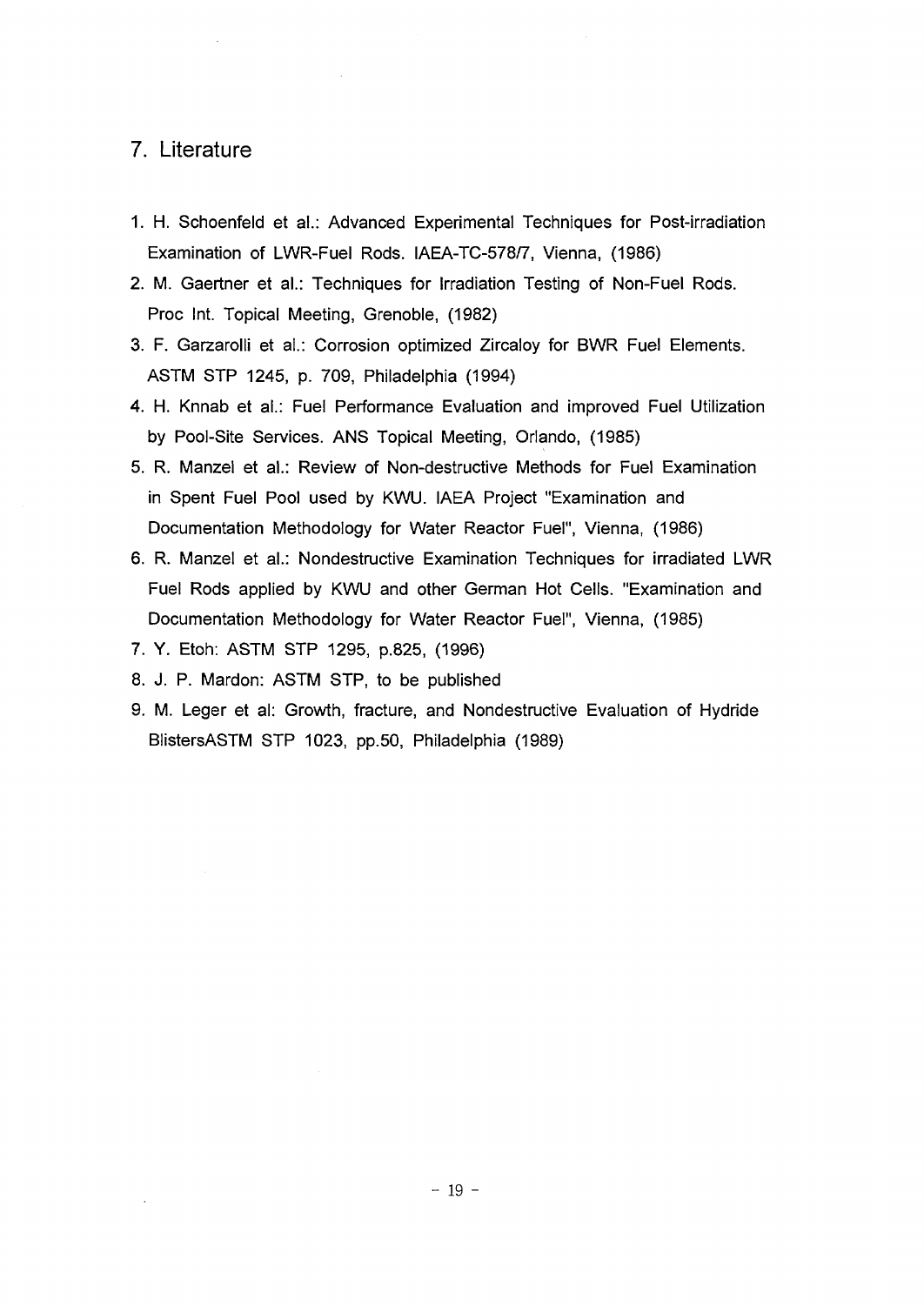## **Tab. 1 Advantage of In-PWR Measurements over Test Reactor Measurements**

- 1. Realistic operational conditions: actual n-flux, n-spectrum, coolant flow, water chemistry, temperature, pressure, long term (>1\*E22 cm<sup>-2</sup>, several years test duration)
- 2. Large number of specimens
- 3. (in Germany normally lower costs per sample, depending on agreement with plant operator)

#### Measurements

- 1. Precharacterization of the Test Samples: Parallel outpile testing of the same properties at the same temperature (-range) to evaluate/separate the irradiation effects. (Leave enough material from the same lot in archive for later-on examinations. Make clear, unambiguous markings, descriptions and documentation of the test samples)
- 2. Intermediate non-destructive Inspection in Spent Fuel Pool: Visual inspection with TV camera, EC-measurements of oxide thickness and of integrity, dimensional measurements of diameter (LVDT) and length (vernier Calliper).(Those measurements have to be planned very precisely, with back-up solutions to be considered in advance, since sometimes the refueling shut-downs are short, and other, more important things have to be done with priority)
- 3. Destructive Post-Irradiation Examination (PIE) in Hot Cells: Characterization of the "post-pile" material properties, like oxide thickness via metallography; H-content/ hydrogen distribution via hot extraction/ metallography; precipitate characterization via TEM/SEM
- 4. Determination of the Irradiation Conditions: Temperature-(history), n-flux/fluence with measuring lances in the core, or calculated based on power history of the reactor, with additional verification (e.g. by evaluating "fluence monitors" positioned in or near test samples, or by gamma scanning of the test samples)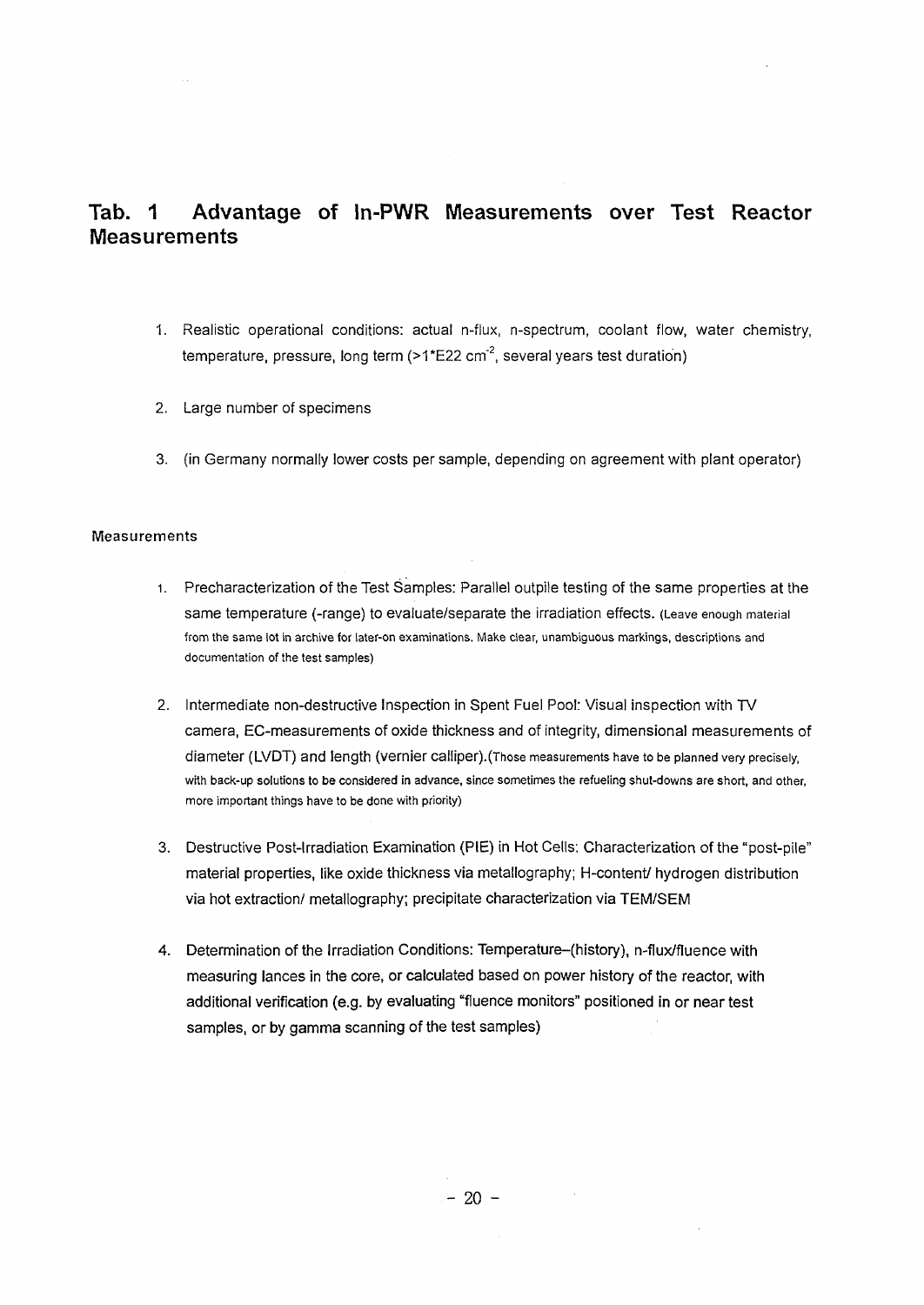Tab. 2 Typical Intermediated Pool Inspections and Standard Pool Examination Technology for Surveillance of Fuel Assemblies

 $\hat{\mathcal{A}}$ 

 $\mathcal{A}^{\mathcal{A}}$ 

 $\hat{\mathcal{A}}$ 

 $\sim$ 

| type of<br>examinations                                                                                                                                                                                     | typical extent                             | obvectives                                                                                                                                                            |
|-------------------------------------------------------------------------------------------------------------------------------------------------------------------------------------------------------------|--------------------------------------------|-----------------------------------------------------------------------------------------------------------------------------------------------------------------------|
| sipping test                                                                                                                                                                                                | 100% (or all assemblies<br>to be reloaded) | identification of leaking<br>ass'ies (only if indicated by<br>coolant activity)                                                                                       |
| visual inspection                                                                                                                                                                                           | $10 - 30 \%$                               | mechanical integrity,<br>wear, crud deposits<br>rod-skeleton interaction<br>(rod growth and bow)                                                                      |
| special exami-<br>nations, i.e.<br>$\bullet$ fuel rod oxide<br><i>thickness</i><br>length of ass'ies<br>and rods <sup>7</sup><br><b>•</b> bow of ass'ies<br>and rods<br>$\bullet$ hold down spring<br>force | $2 - 5$ assemblies<br>$\leq$ 10 assemblies | provide performance data<br>for design:<br>o fuel rod water side<br>corrosion<br>a dimensional behaviour<br>of fuel rods and<br>skeieton<br><b>Expring relaxation</b> |

 $\bar{\mathcal{A}}$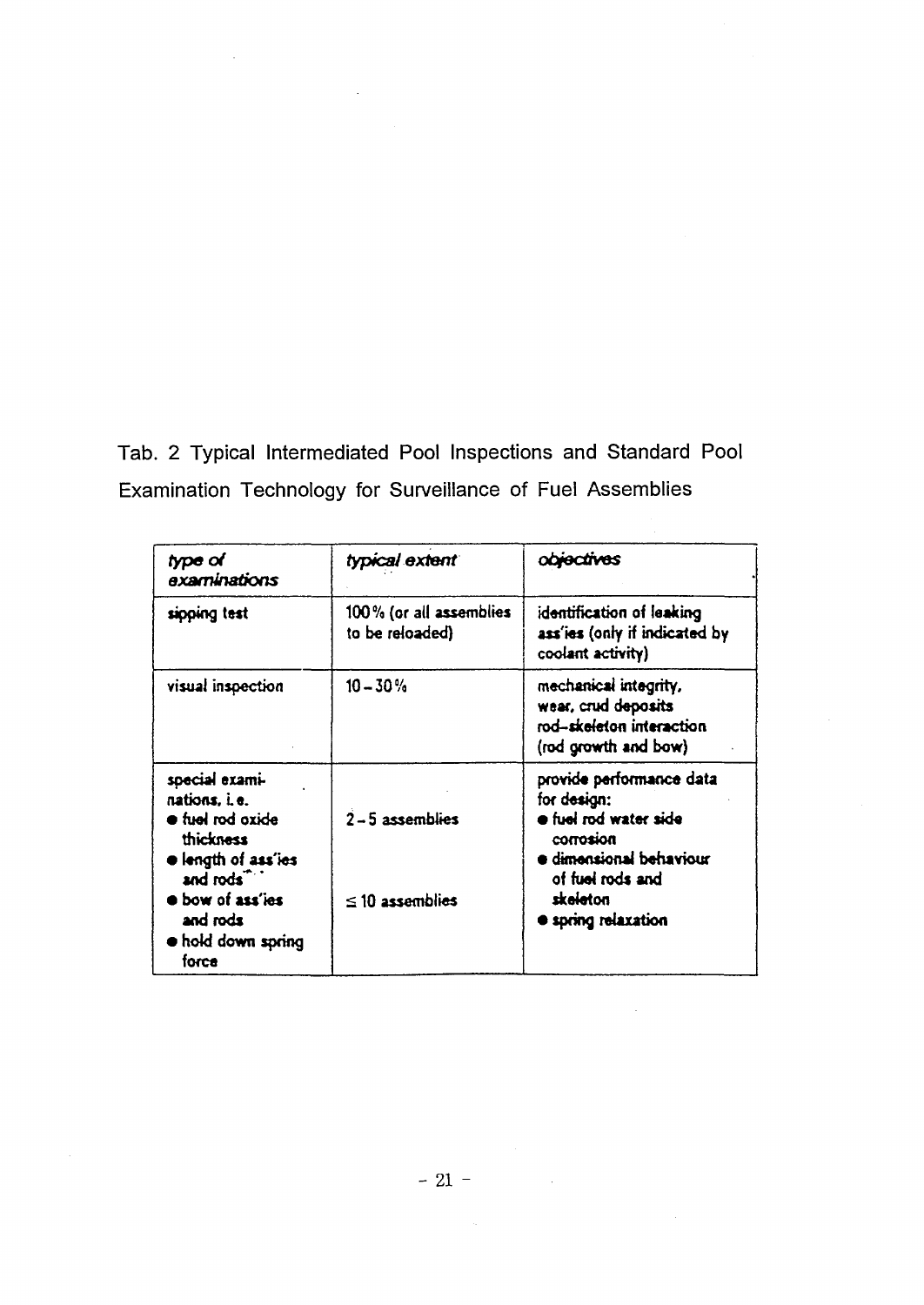## **Continued.**

| EQUIPMENT                                         | <b>SCOPE</b>             |                                                                                                              |  |  |
|---------------------------------------------------|--------------------------|--------------------------------------------------------------------------------------------------------------|--|--|
| Sipping test equipment                            |                          | - Leak-tightness of fuel rods                                                                                |  |  |
| Underwater TV-camera<br>with manipulator          | $\overline{\phantom{a}}$ | General appearance, integrity, wear,<br>surface deposits (CRUD), debris, weld-<br>ed and screwed connections |  |  |
| Underwater TV-camera<br>with accessories:         |                          |                                                                                                              |  |  |
| Ruler scale                                       |                          | - Axial clearance rod/skeleton,<br>assembly bow (PWR)                                                        |  |  |
|                                                   |                          | - Gap rod shoulder/upper tie-plate, dis-<br>tance channel/edge of foot piece (BWR)                           |  |  |
| Tape measure                                      |                          | - Length of assembly and channel (BWR)                                                                       |  |  |
| Feeler gauge device                               |                          | - Rod to rod distance                                                                                        |  |  |
| Spacer measuring gauge                            |                          | - Outer grid dimensions (PWR)                                                                                |  |  |
| Oxide thickness probe                             |                          | - Oxide layer thickness of peripheral<br>rods, channel, spacer grids *)                                      |  |  |
|                                                   |                          | - Wall thickness of spacer grids *) (PWR)                                                                    |  |  |
| Guide thimble test device (PWR)                   |                          |                                                                                                              |  |  |
| with depth gauge                                  |                          | - Length of assembly                                                                                         |  |  |
| - with eddy-current probe                         |                          | - Guide tube wear                                                                                            |  |  |
| Force measuring device                            | $\blacksquare$           | Hold-down spring characteristic (PWR)                                                                        |  |  |
| Channel measuring device                          | $\blacksquare$           | Profile of deflection and bow, twist,<br>length (BWR)                                                        |  |  |
| Multi-pin gauge                                   |                          | Rod length in the assembly (BWR)                                                                             |  |  |
| Fuel rod exchange device with<br>friction mandrel |                          | Spacer spring relaxation                                                                                     |  |  |
| Multiple measuring device for<br>single fuel rods |                          |                                                                                                              |  |  |
| LVDT-gauge                                        |                          | Outer diameter profilometry                                                                                  |  |  |
| Oxide thickness probe                             |                          | Oxide layer profilometry                                                                                     |  |  |
| Eddy-current encircling coil                      |                          | Material inhomogeneities, metal-loss*)                                                                       |  |  |

under development

 $\label{eq:2.1} \frac{1}{\sqrt{2}}\left(\frac{1}{\sqrt{2}}\right)^{2} \left(\frac{1}{\sqrt{2}}\right)^{2} \left(\frac{1}{\sqrt{2}}\right)^{2} \left(\frac{1}{\sqrt{2}}\right)^{2} \left(\frac{1}{\sqrt{2}}\right)^{2} \left(\frac{1}{\sqrt{2}}\right)^{2} \left(\frac{1}{\sqrt{2}}\right)^{2} \left(\frac{1}{\sqrt{2}}\right)^{2} \left(\frac{1}{\sqrt{2}}\right)^{2} \left(\frac{1}{\sqrt{2}}\right)^{2} \left(\frac{1}{\sqrt{2}}\right)^{2} \left(\$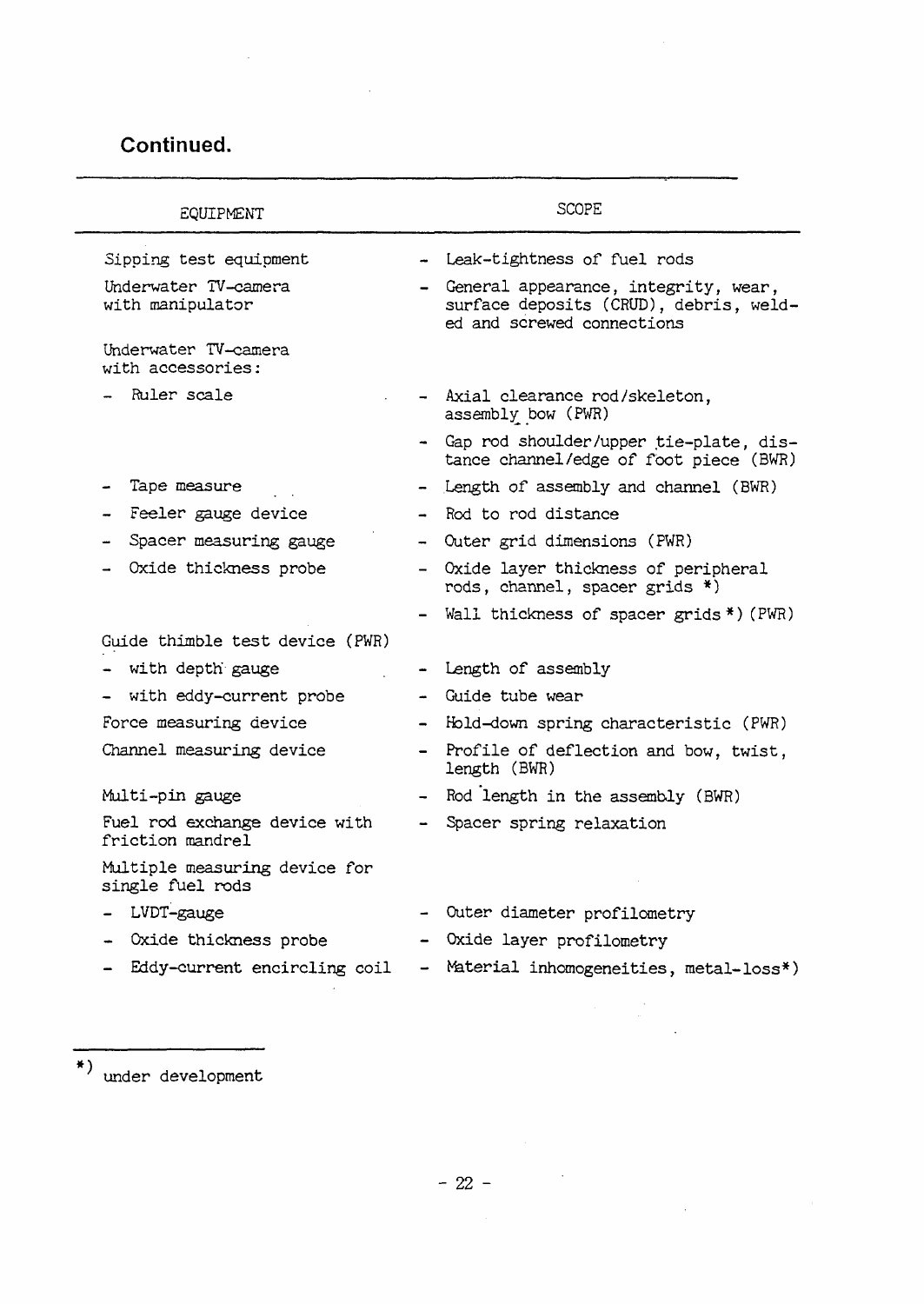## **In-PWR(BWR) Examinations**

## **Advantage of PWR Measurements over Test Reactor Measurements**

- 1. Realistic operational conditions: actual n-flux, n-spectrum, coolant flow, water chemistry, temperature, pressure, long term (>1E22 cm-2)
- 2. Large number of specimens
- 3. (possibly lower costs per sample, depending on agreement with plant operator)

### **Measurements**

- 1. Precharacterization of the Test Samples: Parallel outpile testing of the same properties at the same temperature (-range) to evaluate/separate the irradiation effects. (Leave enough material from the same lot in archive for later-on examinations. Make clear, unambiguous markings, descriptions and documentation of the test samples)
- 2. Intermediate non-destructive Inspection in Spent Fuel Pool: Visual inspection with TV camera, EC-measurements of oxide thickness and of integrity, dimensional measurements of diameter and length.(Those measurements have to be planned very precisely, with back-up solutions, in advance, since sometimes the refueling shut-downs are short, and other, more important things have to be done with priority)
- 3. Destructive Post-Irradiation Examination (PIE) in Hot Cells: Characterization of the "post-pile" material properties, like oxide thickness via metallography; H-content, Hydrogen distribution via hot extraction/metallography; precipitate characterization via TEM)
- 4. Determination of the Irradiation Conditions: Temperature-(history), n-flux/fluence with measuring lances in the core, or calculated based on power history of the reactor, with additional verification (e.g. by evaluating "fluence monitors" positioned in or near test samples, or by gamma scanning of the test samples)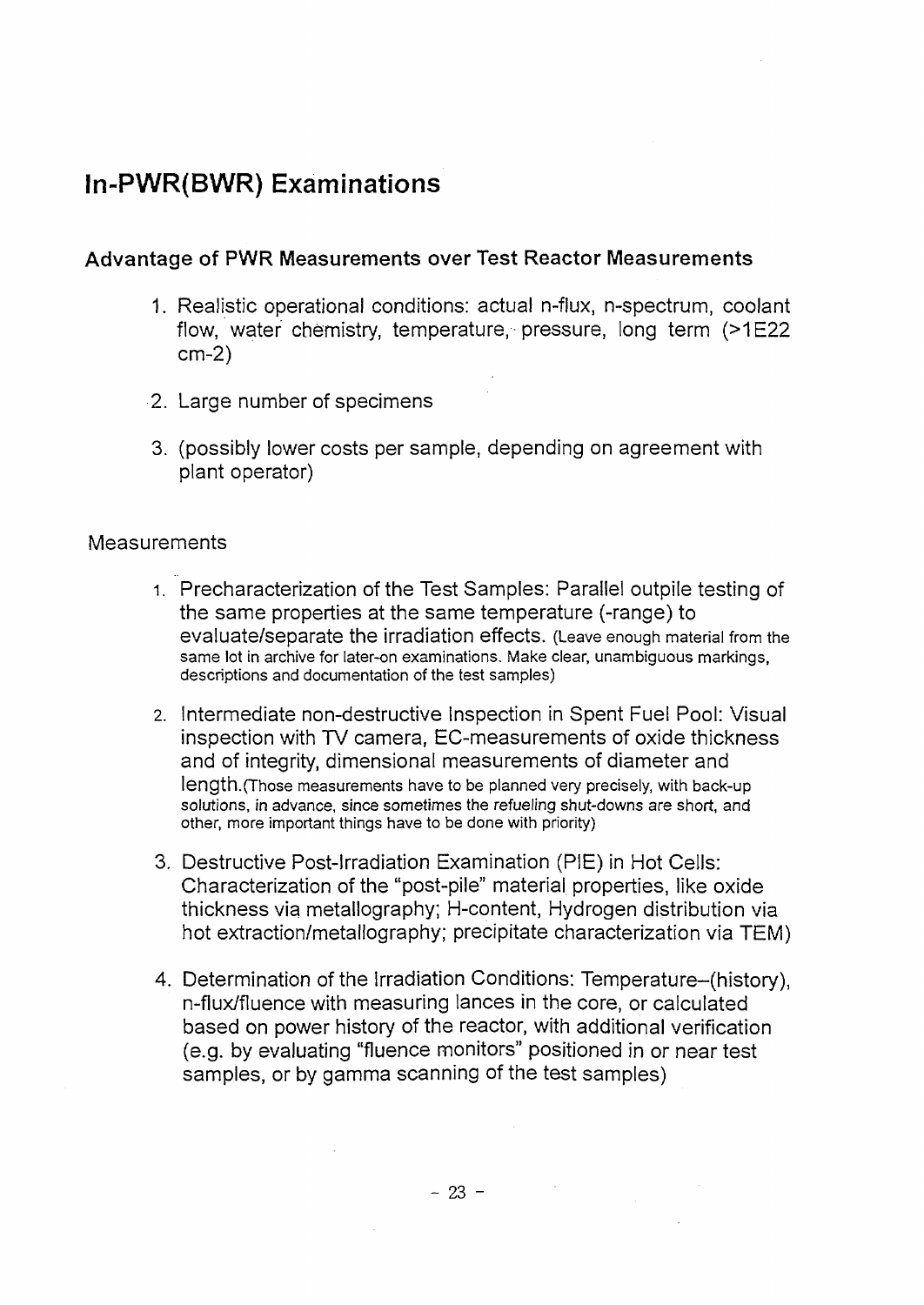

Fig. 1 Inpile and outpile Oxide Scale Growth



Fig. 2 Comparison of inpile and outpile Test Results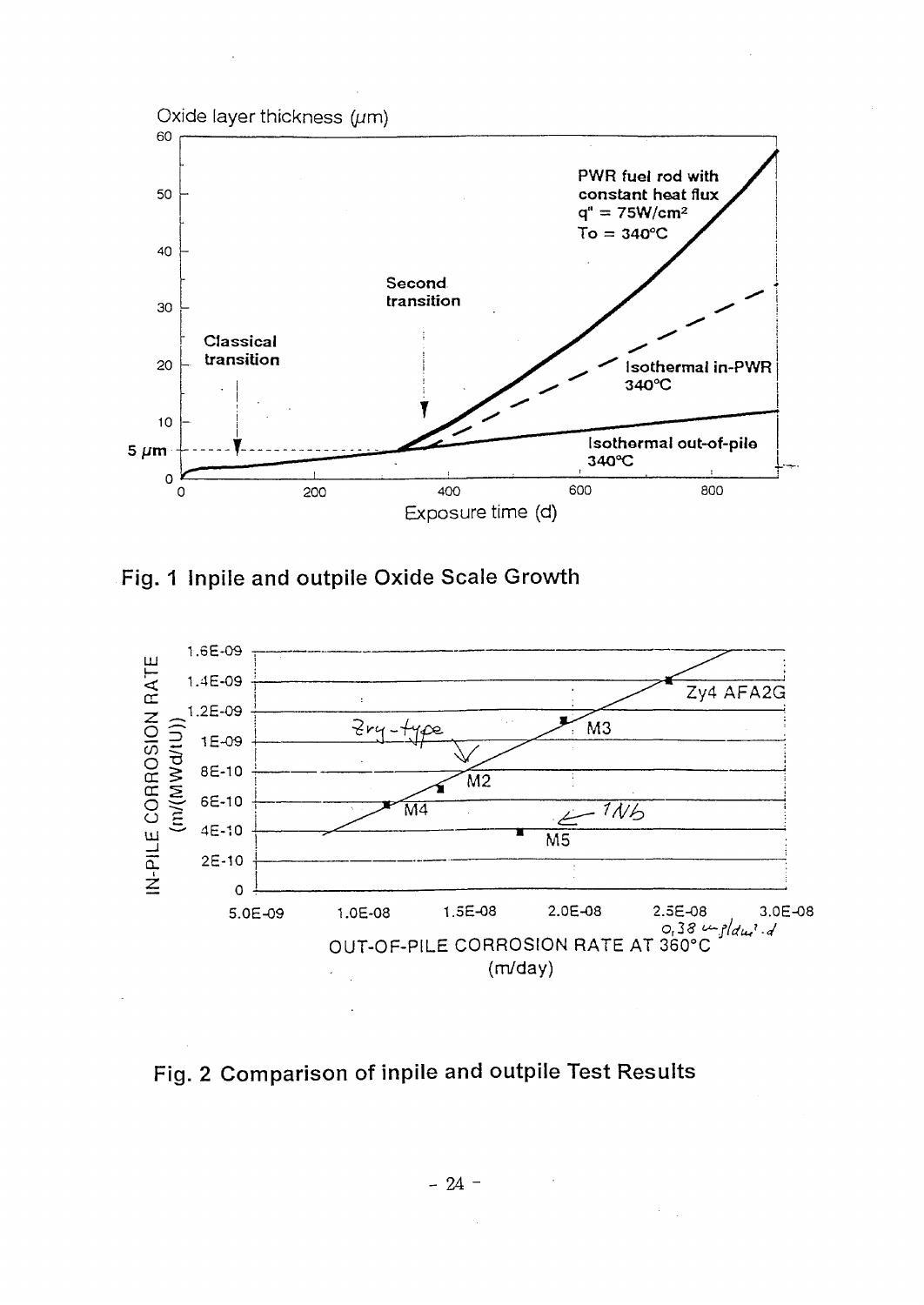

# Fig. 3 Comparison of inpile and outpile Test Results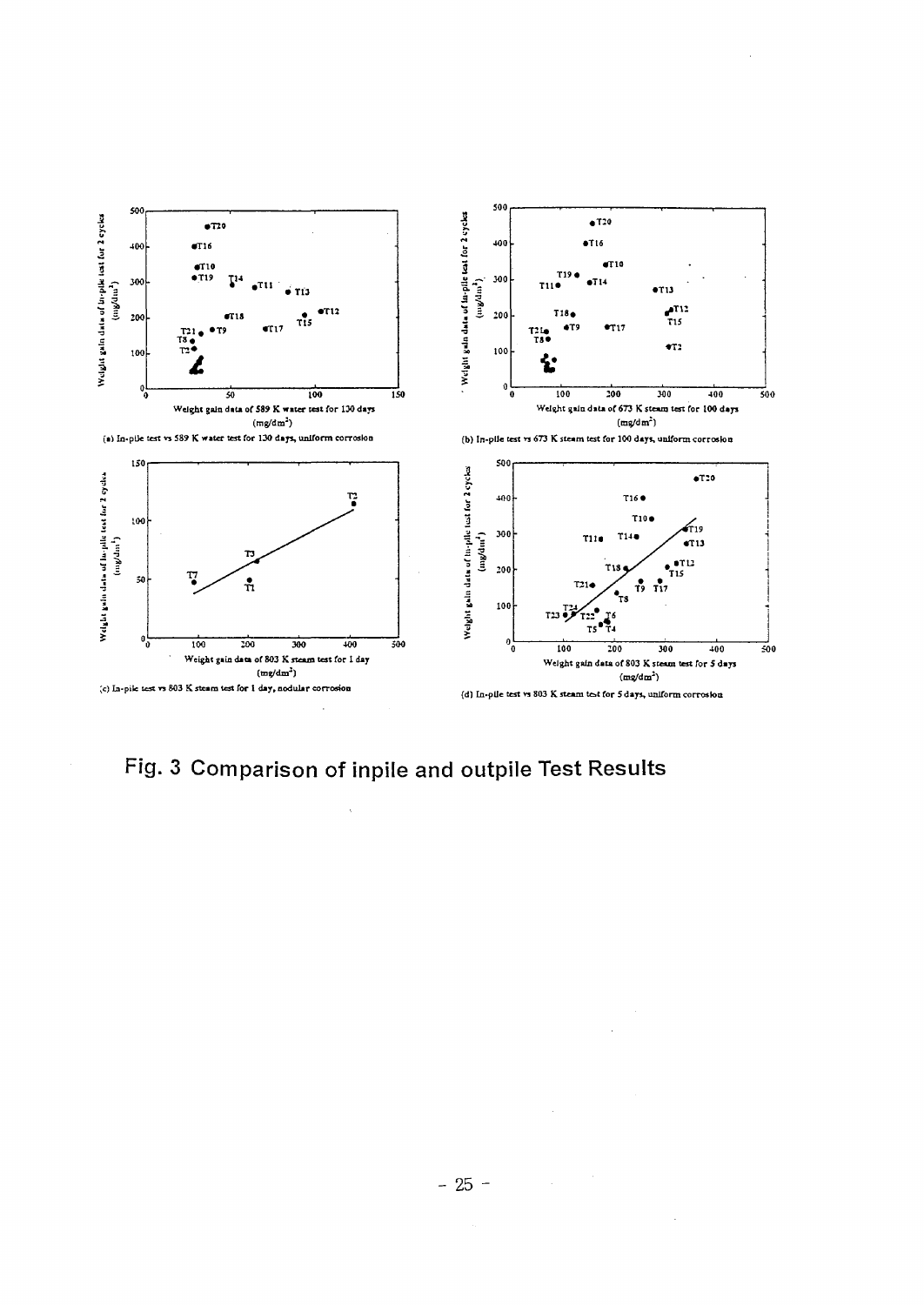

Fig. 4 Visual Inspection of Fuel Assemblies in a PWR Power Plant



Fig. 5 Axial Temperature and n-Flux Profiles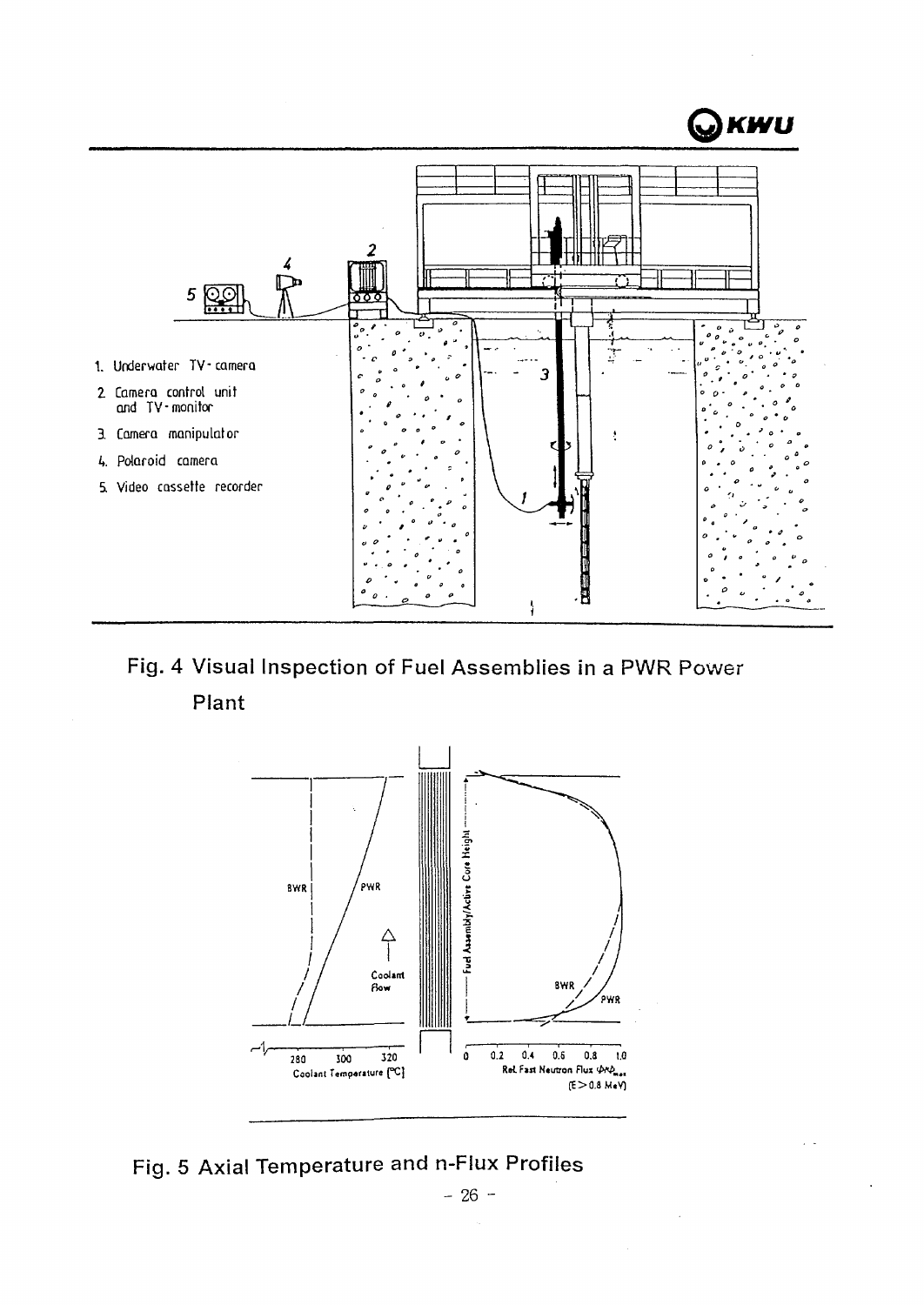

Fig. 6 Example of  $\gamma$  - Scan Data

 $\sim$ 



Fig. 7 Coupon Test Assembly in BWR Water Channel. The same Design is used for Control Rod Guide Tubes for in-PWR Testing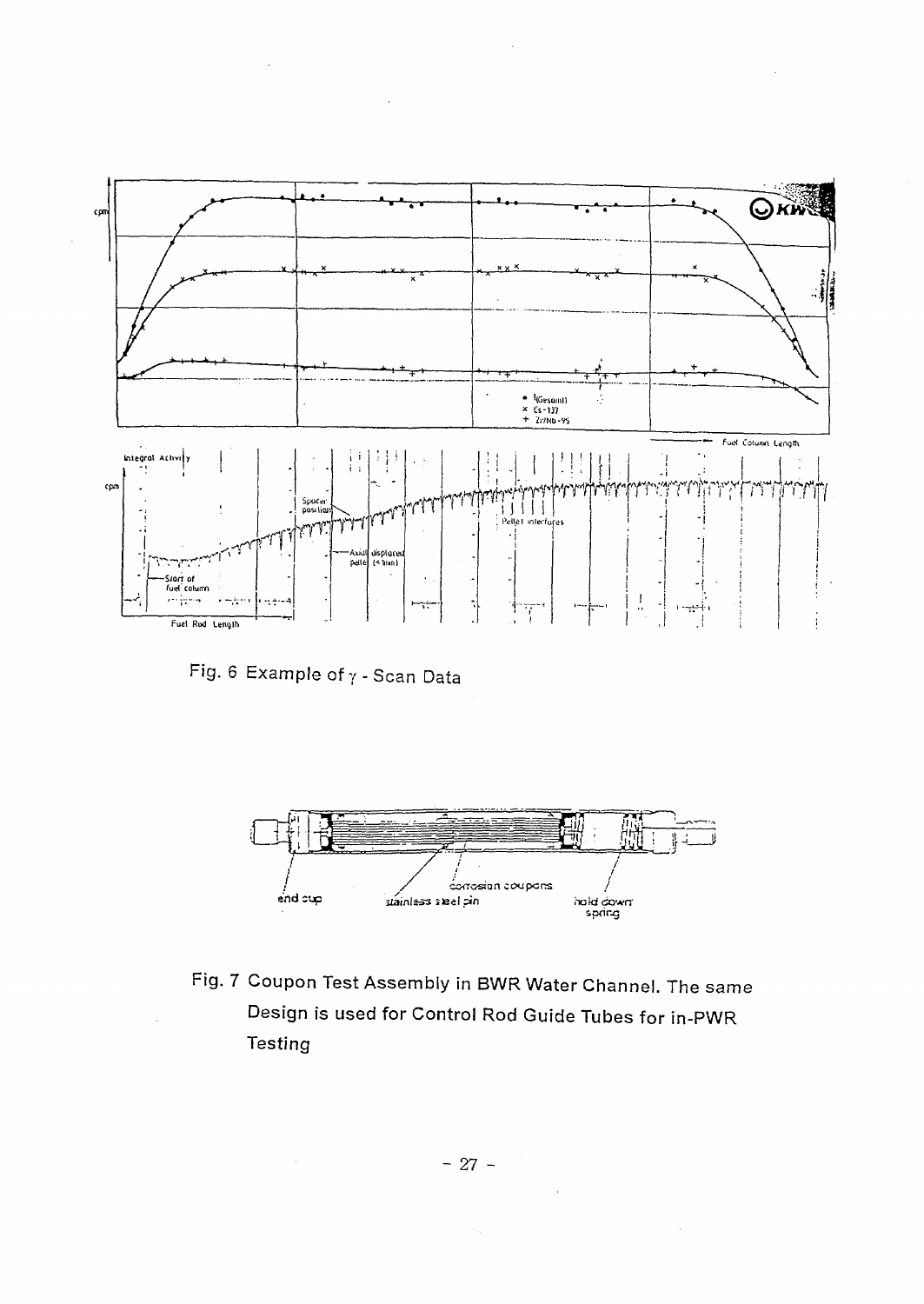

Fig. 8 Material Test Rod (MTR) in PWR Fuel Assembly

 $\hat{\mathcal{A}}$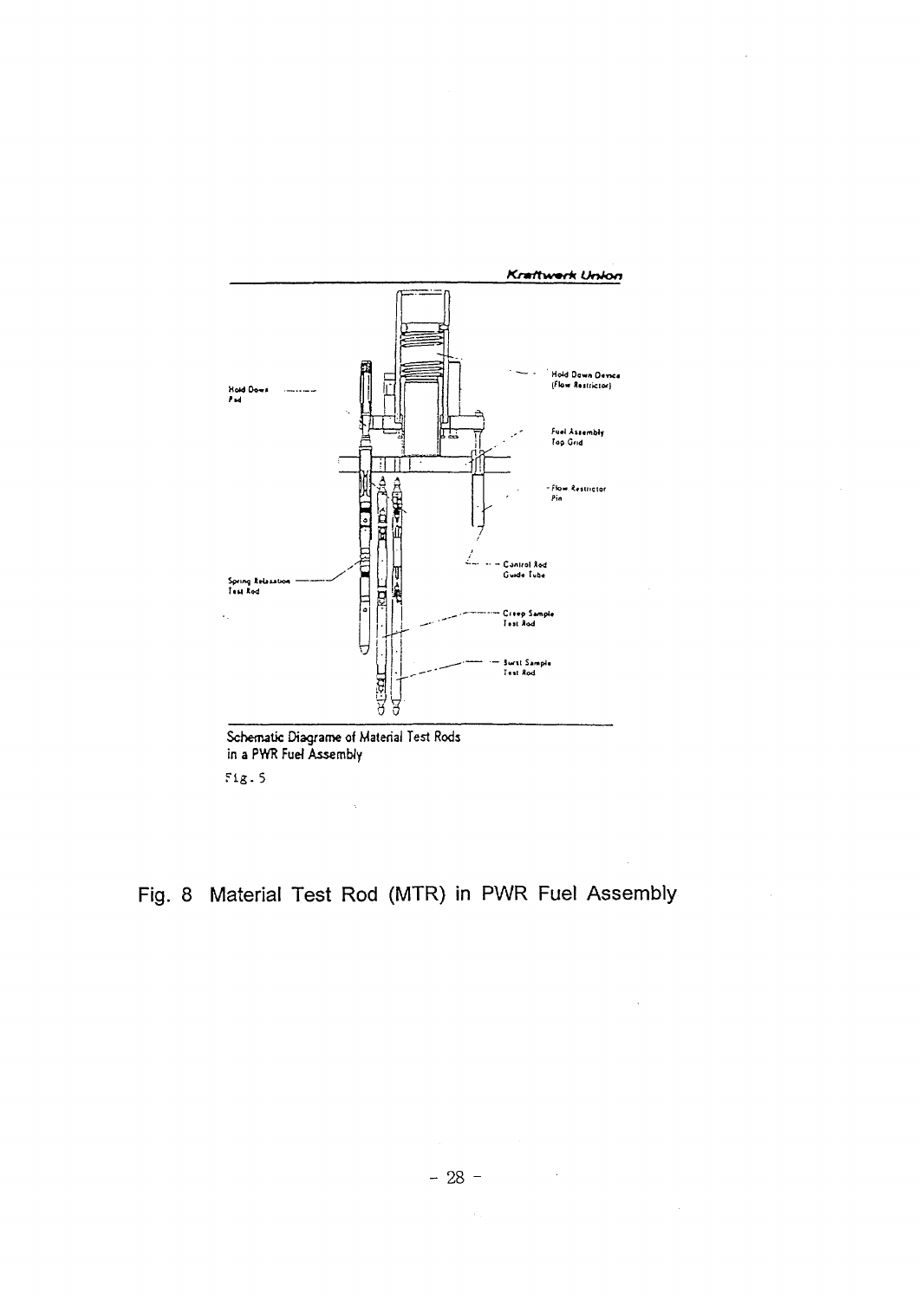

Hold Down Device for Test Rods in PWR Fuel Assembly Guide Tubes

Fig. 9 Hold down Device for MTR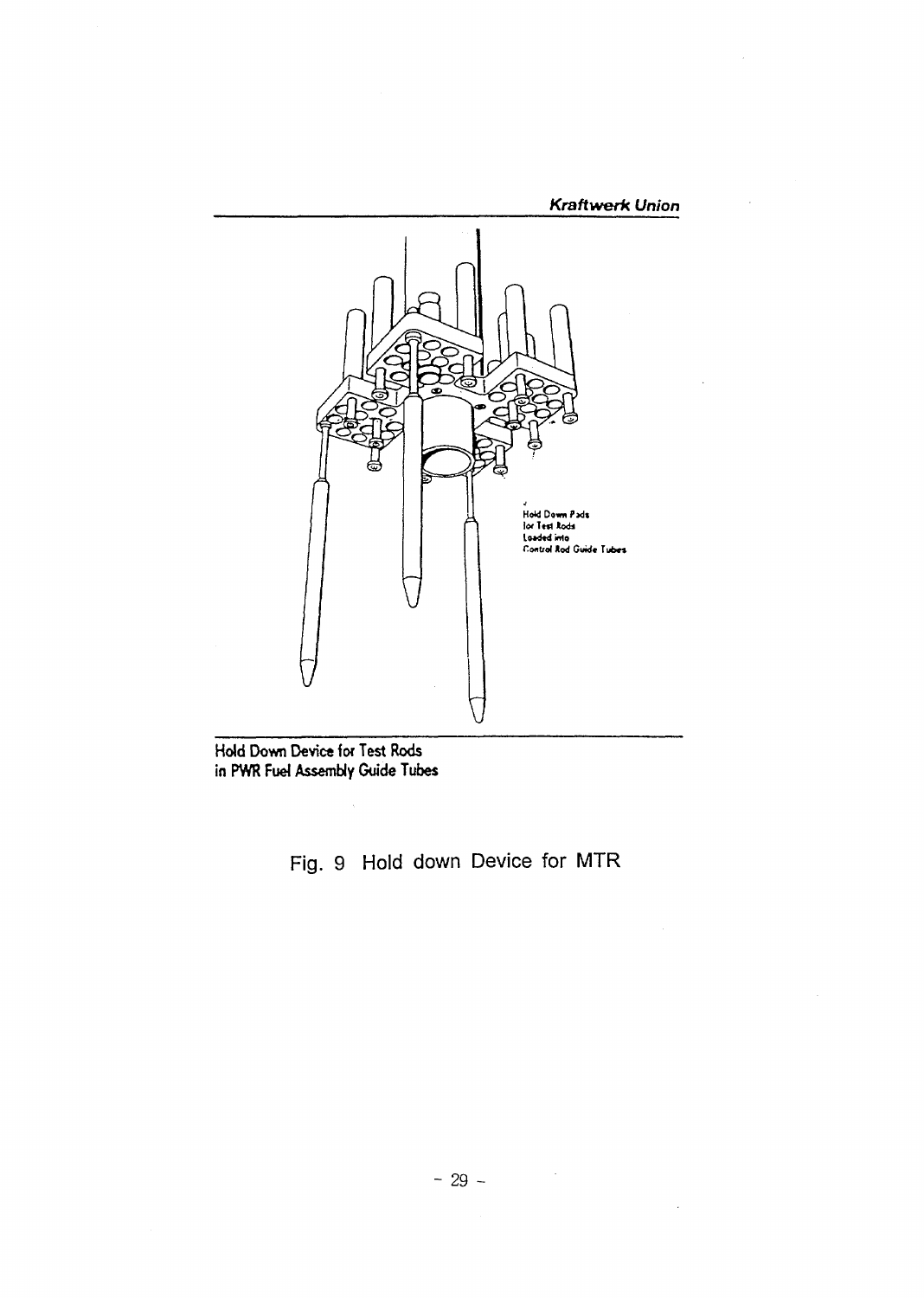OKWU



Fig. 10 EC Device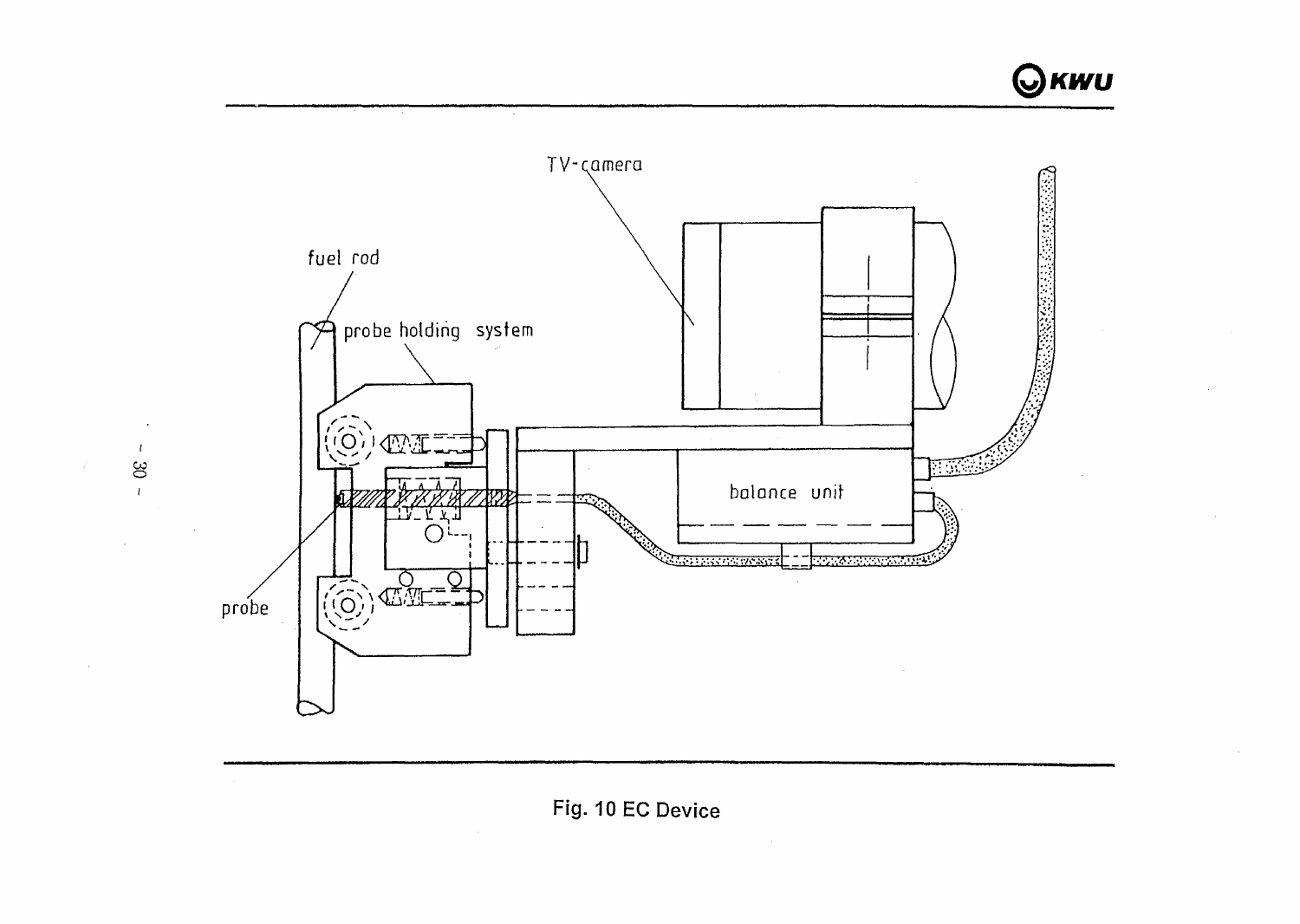



Fig. 11 EC Trace of a defective Fuel Rod

 $\mathbf{I}$  $\mathfrak{B}$  $\mathbf{r}$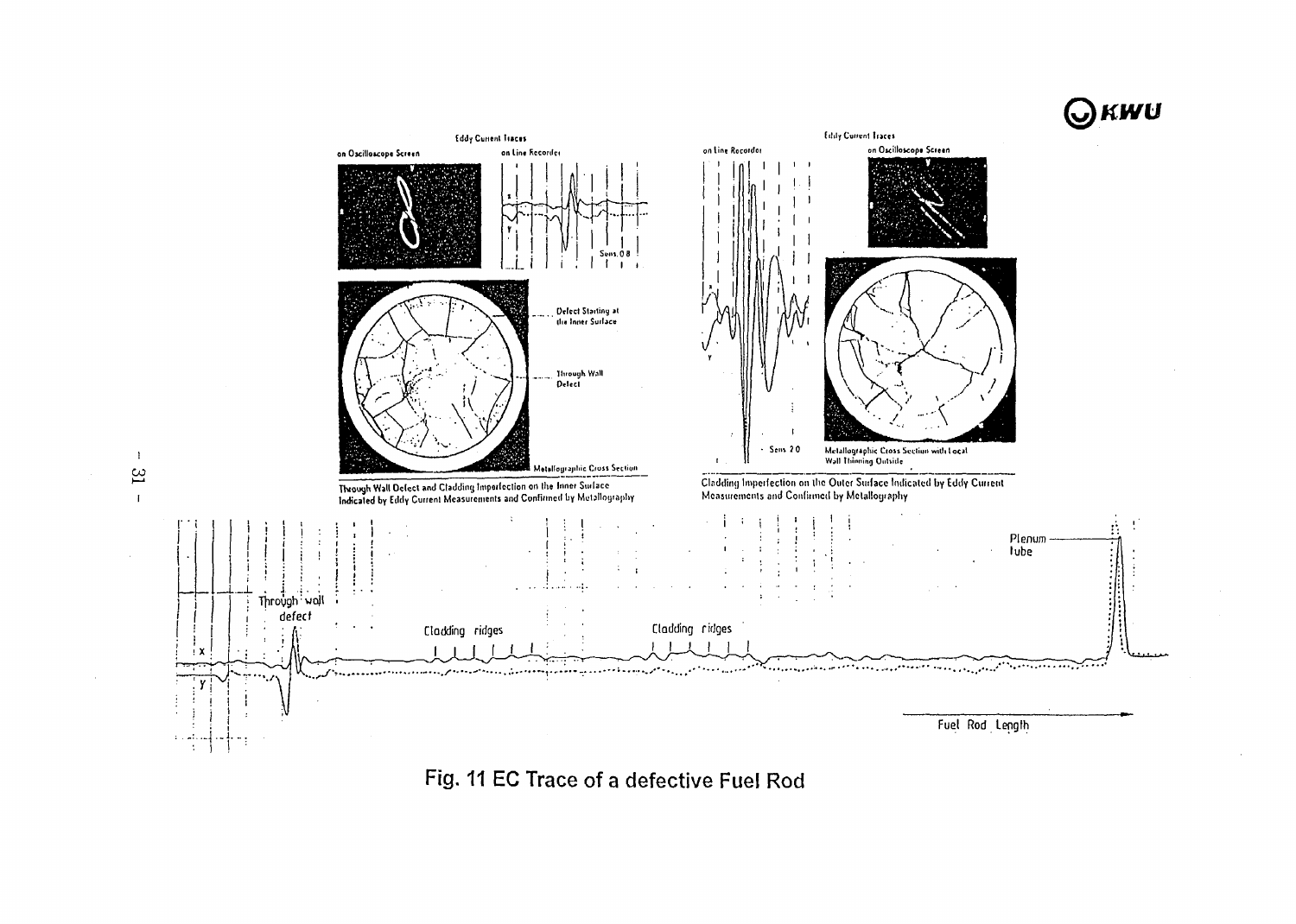

- Distance from-Bottom







## **Fig. 12 EC Trace of an Oxide Layer Thickness Profile**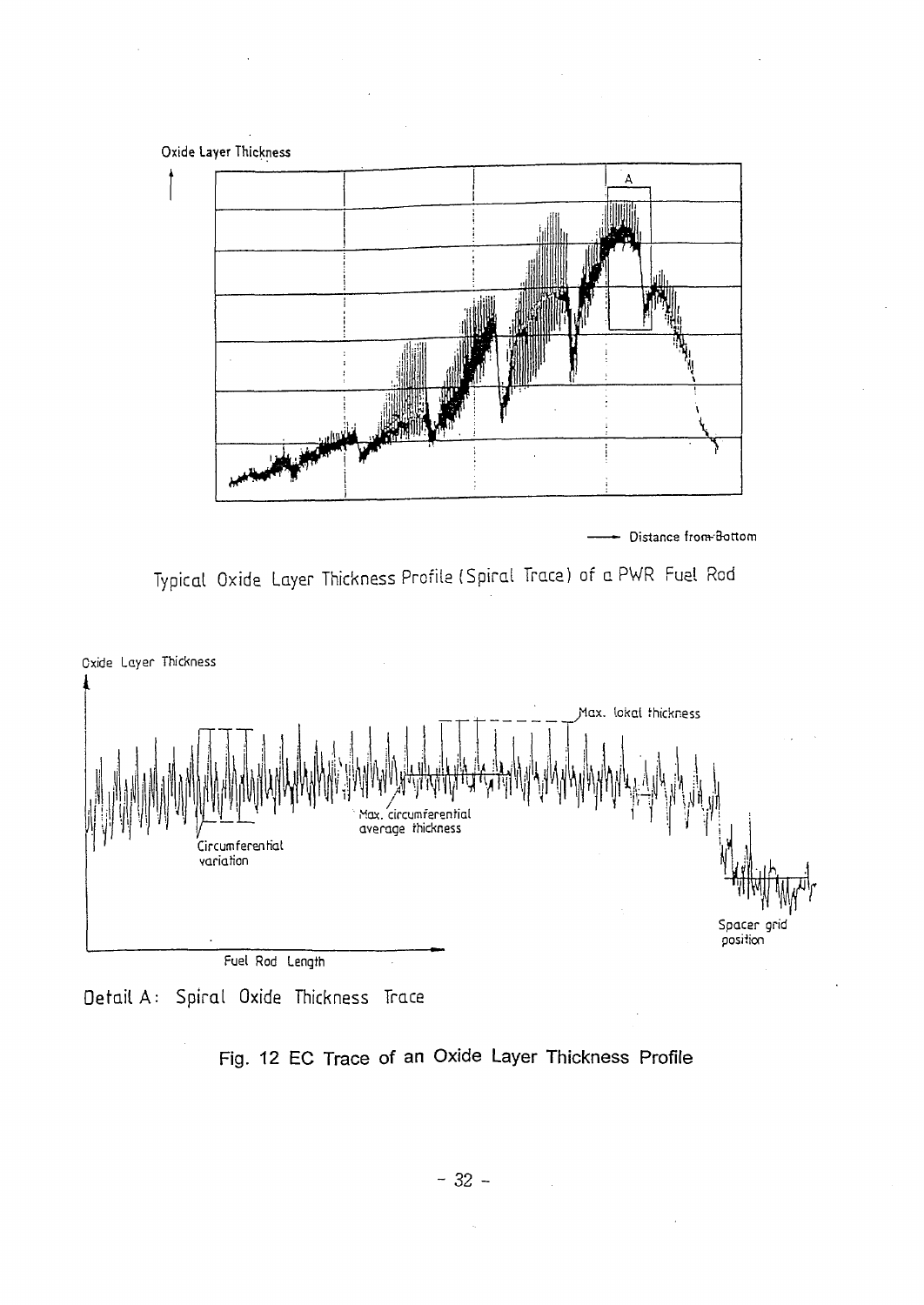

Fig. 13 Comparison of non-destructive testing and metallografic measuring Results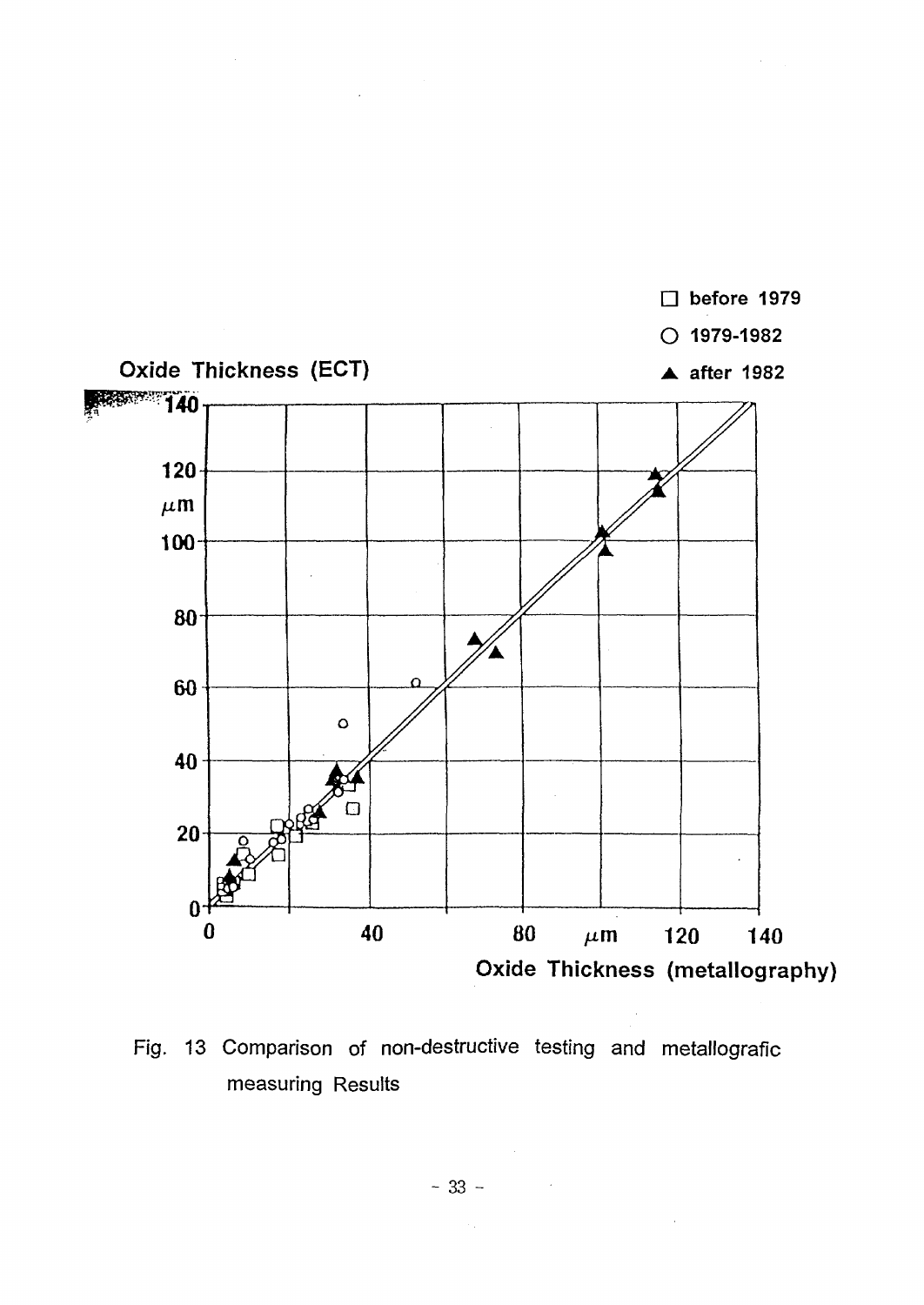**Kraftwork Union** 



Fig. 14 Linear Variable Differential Transformer (LVDT) Device for dimensional Measurements

 $\mathcal{A}^{\mathcal{A}}$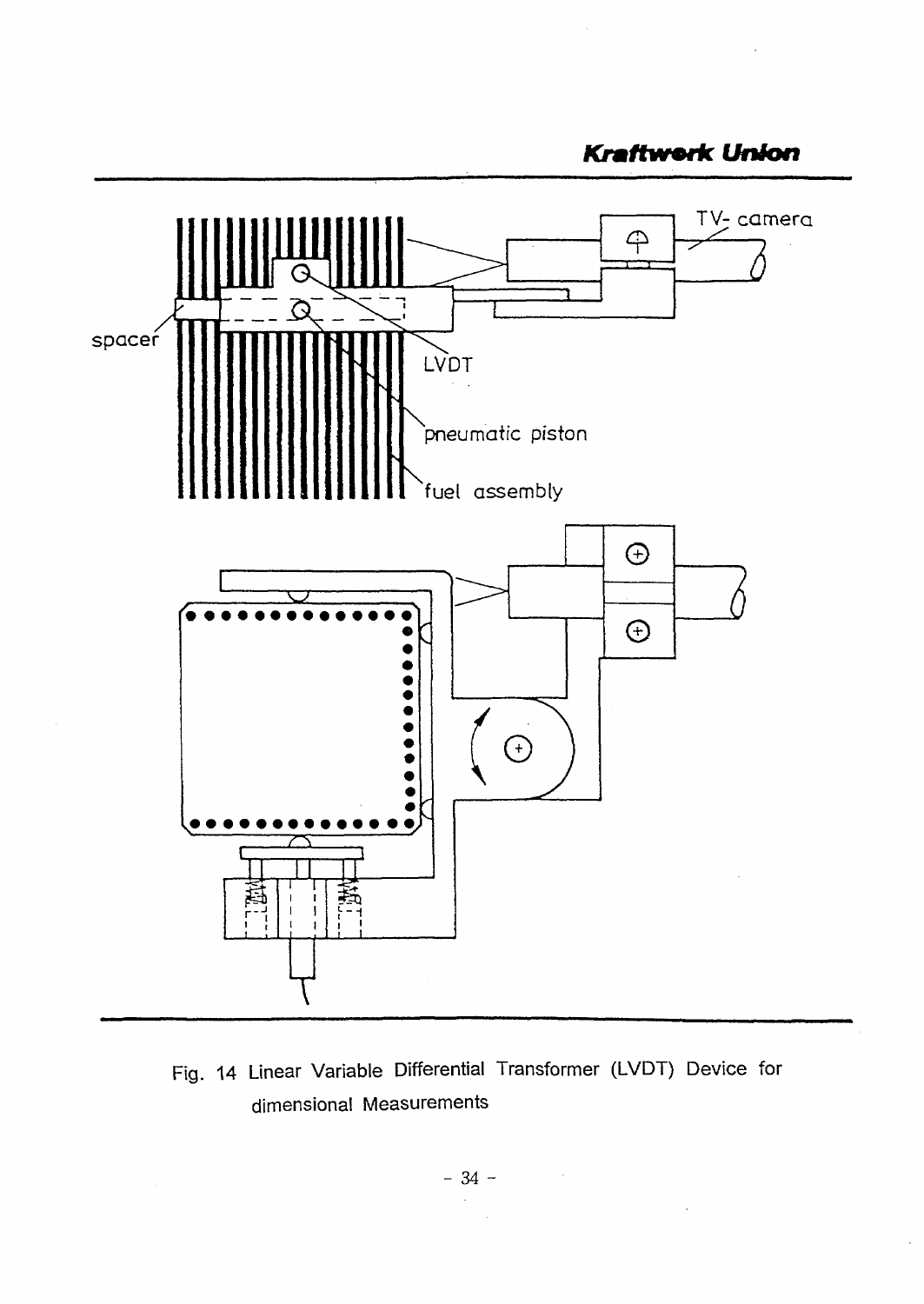

Spring Samples for Relaxation Testing

Fig. 15 Creep Sample

 $\ddot{\phantom{a}}$ 

 $\hat{\boldsymbol{\epsilon}}$ 

 $\mathcal{A}_k$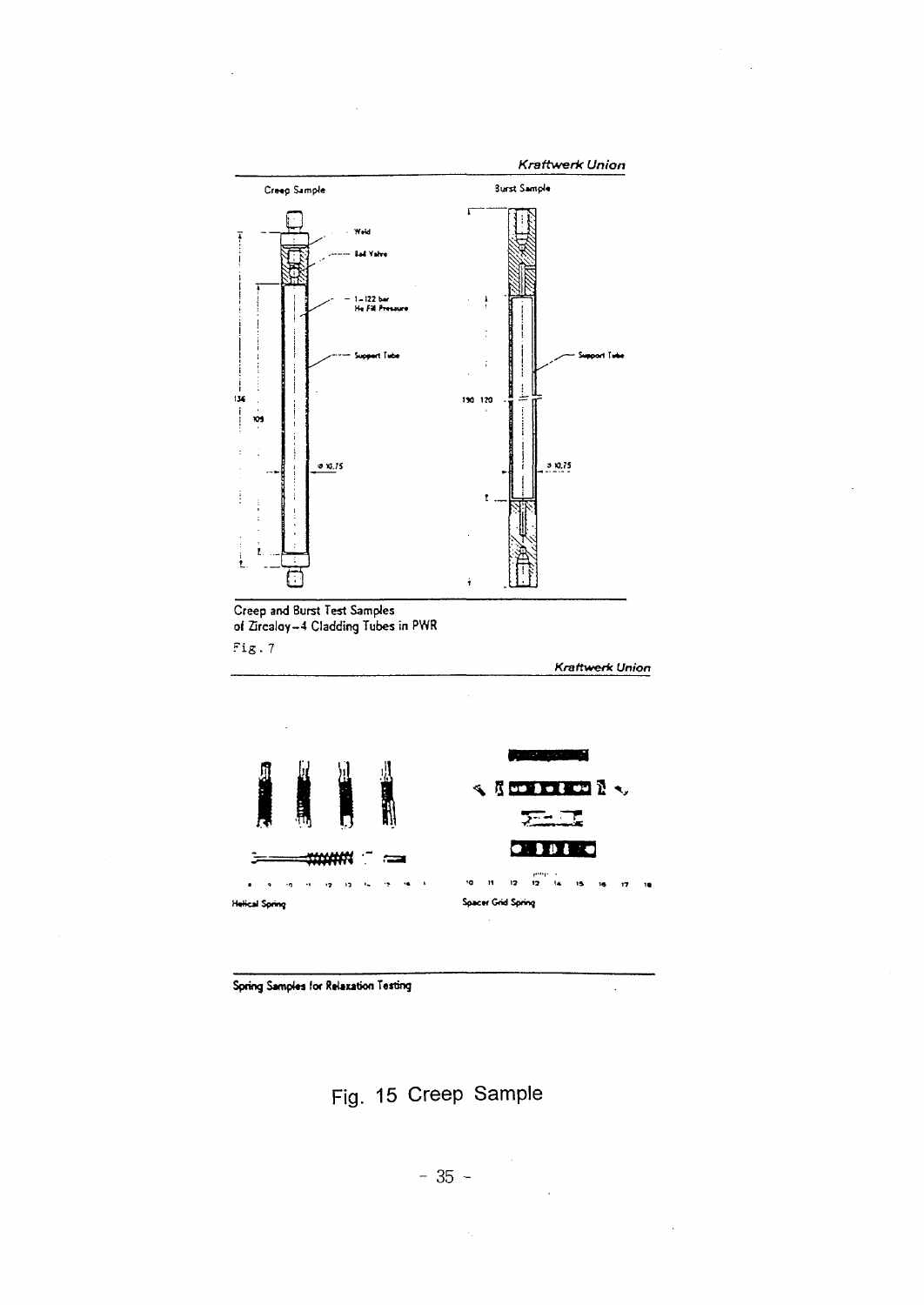

Material Specimens for Irradiation Testing in PWR



Irradiation Samples with Absorber Bar and Al2O3 Sintered Pellets

# Fig. 16 Burst Sample to determine Time-to-Failure

 $\bar{z}$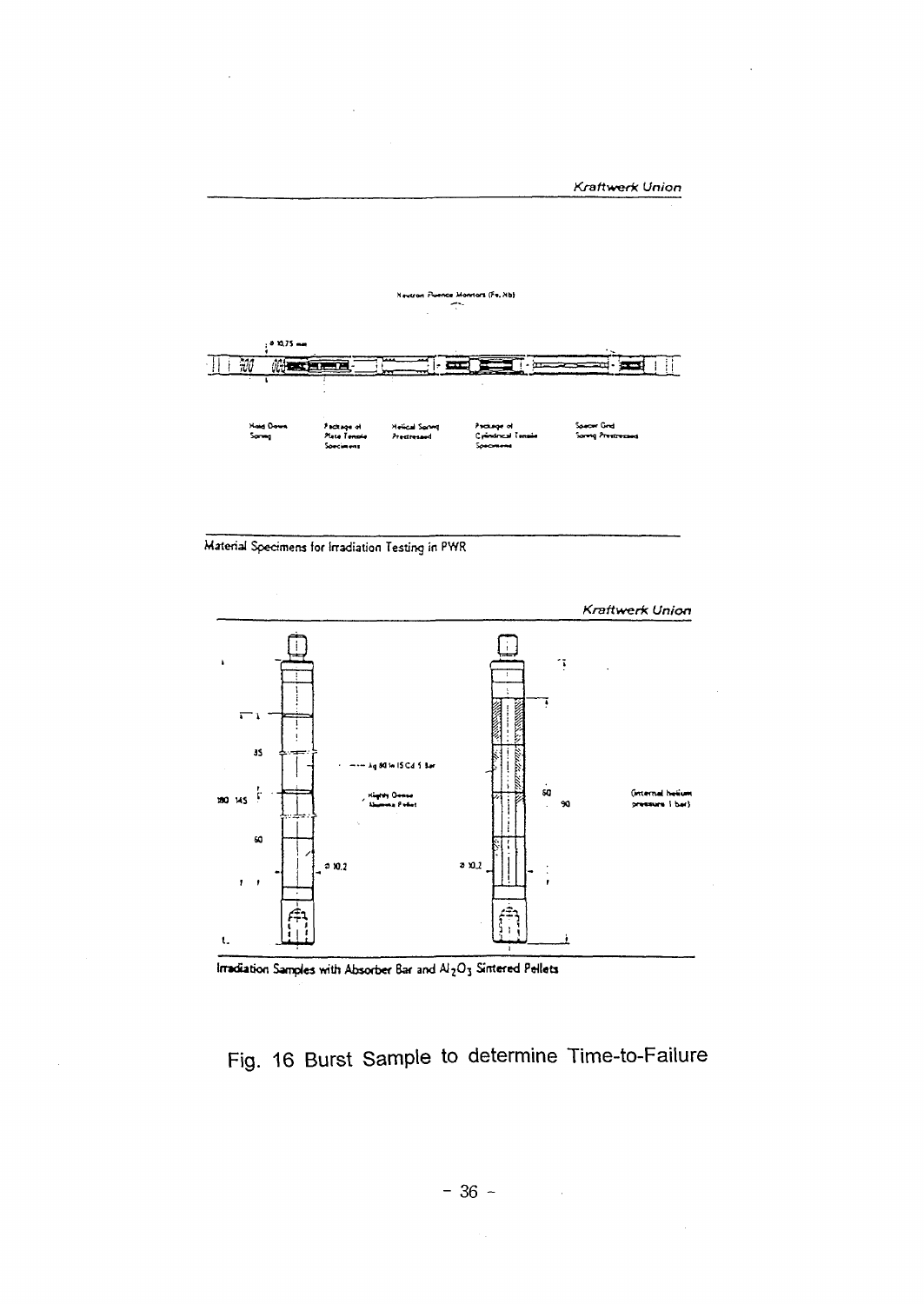

 $\mathcal{L}(\mathcal{L}^{\mathcal{L}})$  and  $\mathcal{L}(\mathcal{L}^{\mathcal{L}})$  and  $\mathcal{L}(\mathcal{L}^{\mathcal{L}})$ 

 $\label{eq:2.1} \frac{1}{\sqrt{2}}\int_{\mathbb{R}^3}\frac{1}{\sqrt{2}}\left(\frac{1}{\sqrt{2}}\right)^2\left(\frac{1}{\sqrt{2}}\right)^2\left(\frac{1}{\sqrt{2}}\right)^2\left(\frac{1}{\sqrt{2}}\right)^2.$ 

Fig. 17. Arrangement for the Length Change Determination of Fuel Assemblies

 $\ddot{\phantom{a}}$ 

 $\sim 10^7$ 

 $\sim 400$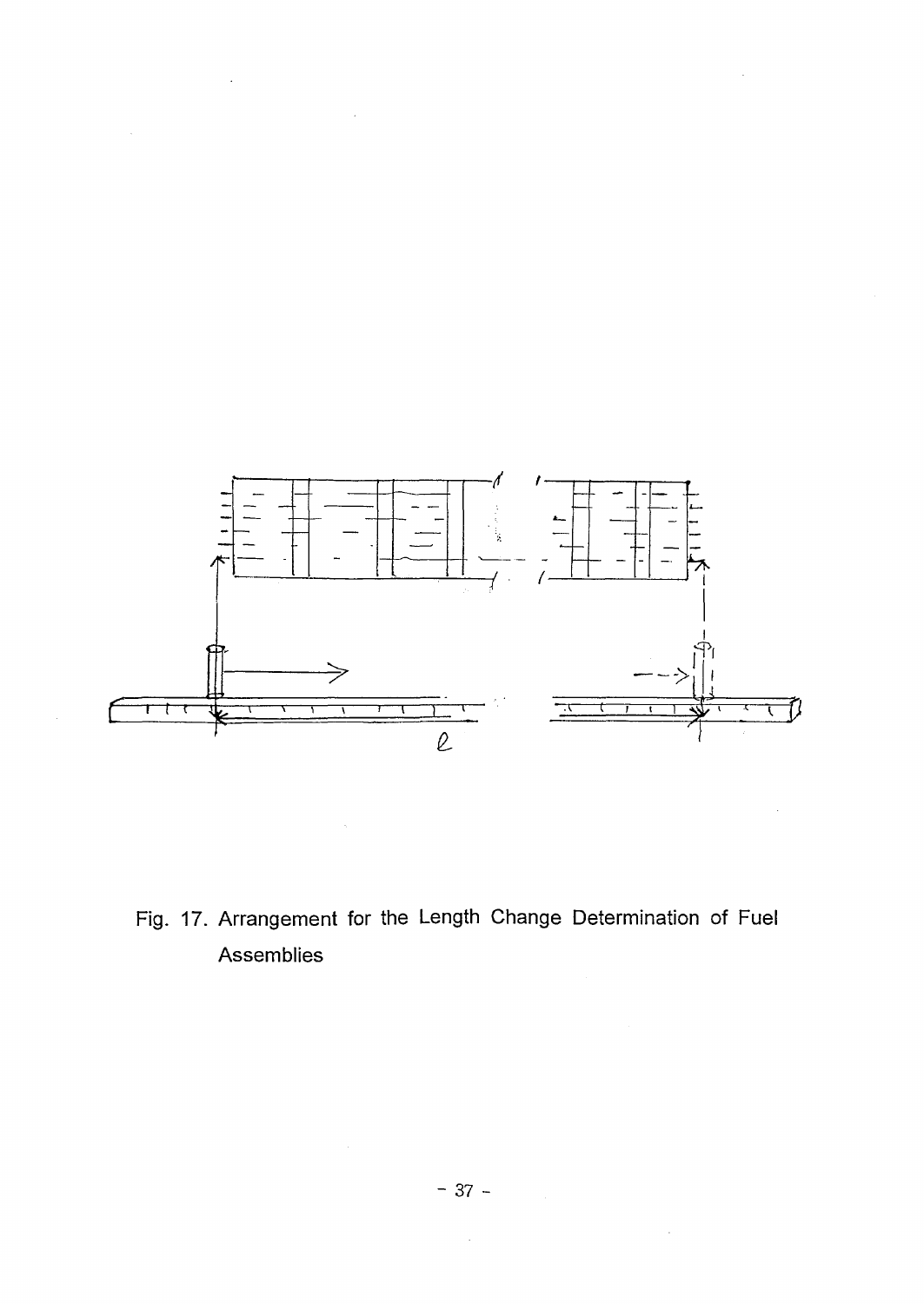| 수행기관보고서번호          |       | 위탁기관보고서번호                  | 표준보고서번호                                                                                                                                     |          | <b>INIS 주제코드</b> |
|--------------------|-------|----------------------------|---------------------------------------------------------------------------------------------------------------------------------------------|----------|------------------|
| KAERI/AR-531/99    |       |                            |                                                                                                                                             |          |                  |
| 제목 / 부제            |       |                            |                                                                                                                                             |          |                  |
|                    |       |                            | 피복관 재료의 노내 시험                                                                                                                               |          |                  |
| 연구책임자 및 부서명        |       |                            | 정 용 환, 핵연료 피복관 신소재 개발                                                                                                                       |          |                  |
| 연구자 및 부서명          |       |                            | Roland Hahn, 백종혁, 김경호, 김선재, 최병권, 김정민,                                                                                                       |          |                  |
|                    |       |                            | 핵연료 피복관 신소재 개발                                                                                                                              |          |                  |
| 출 판 지              |       | 발행기관                       | 한국 원자력 연구소                                                                                                                                  | 발행년      | 1999년            |
| 페 이 지              | 37 p. | 三 五                        | 있음(○), 없음(<br>$\rightarrow$                                                                                                                 | - 기<br>크 | $Cm$ .           |
| 참고사항               |       |                            |                                                                                                                                             |          |                  |
| 비밀여부               | _ 급비밀 | 공개(○), 대외비( ),             | 보고서종류                                                                                                                                       |          | 기술현황 분석보고서       |
| 연구위탁기관             |       |                            | 계약 번호                                                                                                                                       |          |                  |
| 초록 (15-20줄내외)      |       |                            |                                                                                                                                             |          |                  |
|                    |       | 과 길이 변화 거동 시험이 간략하게 논의되었다. | 먼저 노내 시험의 이유를 설명하였다. 고연소도 피복관으로 사용하기 위한 새<br>로운 합금 개발에 필수적인 노내 시험과정이 전반적으로 설명되었고, sample<br> geometry와 노내 부식 시험의 측정 기술을 상세하게 기술하였다. 피복관의 크립 |          |                  |
| 주제명키워드<br>(10단어내외) |       | 시험, 크립                     | 최종적으로 향후 시험에 대한 문헌 조사 경향을 보고하였다.<br>Zr합금, 핵연료 피복관, 합금개발, 부식, 고연소도, 합금제조, 노내                                                                 |          |                  |

 $\label{eq:2.1} \frac{1}{\sqrt{2}}\left(\frac{1}{\sqrt{2}}\right)^{2} \left(\frac{1}{\sqrt{2}}\right)^{2} \left(\frac{1}{\sqrt{2}}\right)^{2} \left(\frac{1}{\sqrt{2}}\right)^{2} \left(\frac{1}{\sqrt{2}}\right)^{2} \left(\frac{1}{\sqrt{2}}\right)^{2} \left(\frac{1}{\sqrt{2}}\right)^{2} \left(\frac{1}{\sqrt{2}}\right)^{2} \left(\frac{1}{\sqrt{2}}\right)^{2} \left(\frac{1}{\sqrt{2}}\right)^{2} \left(\frac{1}{\sqrt{2}}\right)^{2} \left(\$ 

 $\label{eq:2.1} \frac{1}{\sqrt{2\pi}}\sum_{i=1}^n\frac{1}{\sqrt{2\pi}}\int_{\mathbb{R}^n}\frac{1}{\sqrt{2\pi}}\int_{\mathbb{R}^n}\frac{1}{\sqrt{2\pi}}\int_{\mathbb{R}^n}\frac{1}{\sqrt{2\pi}}\int_{\mathbb{R}^n}\frac{1}{\sqrt{2\pi}}\int_{\mathbb{R}^n}\frac{1}{\sqrt{2\pi}}\int_{\mathbb{R}^n}\frac{1}{\sqrt{2\pi}}\int_{\mathbb{R}^n}\frac{1}{\sqrt{2\pi}}\int_{\mathbb{R}^n}\frac{1}{\$ 

 $\label{eq:2.1} \frac{1}{\sqrt{2}}\int_{\mathbb{R}^3}\frac{1}{\sqrt{2}}\left(\frac{1}{\sqrt{2}}\right)^2\frac{1}{\sqrt{2}}\left(\frac{1}{\sqrt{2}}\right)^2\frac{1}{\sqrt{2}}\left(\frac{1}{\sqrt{2}}\right)^2\frac{1}{\sqrt{2}}\left(\frac{1}{\sqrt{2}}\right)^2.$ 

 $\label{eq:2.1} \frac{1}{\sqrt{2}}\int_{0}^{\infty}\frac{1}{\sqrt{2\pi}}\left(\frac{1}{\sqrt{2\pi}}\right)^{2\alpha} \frac{1}{\sqrt{2\pi}}\int_{0}^{\infty}\frac{1}{\sqrt{2\pi}}\left(\frac{1}{\sqrt{2\pi}}\right)^{\alpha} \frac{1}{\sqrt{2\pi}}\frac{1}{\sqrt{2\pi}}\int_{0}^{\infty}\frac{1}{\sqrt{2\pi}}\frac{1}{\sqrt{2\pi}}\frac{1}{\sqrt{2\pi}}\frac{1}{\sqrt{2\pi}}\frac{1}{\sqrt{2\pi}}\frac{1}{\sqrt{2\pi}}$